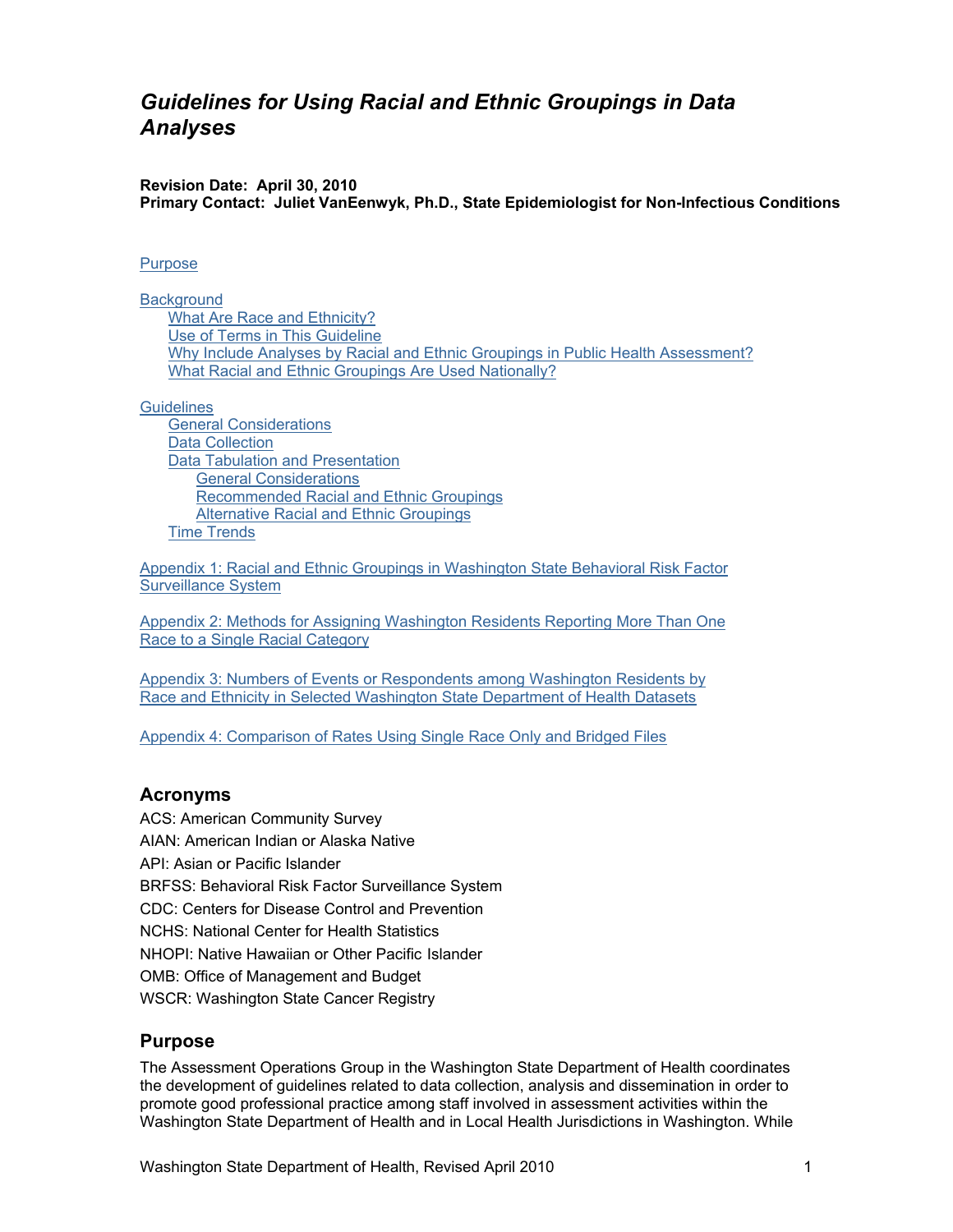<span id="page-1-1"></span><span id="page-1-0"></span>the guidelines are intended for audiences of differing levels of training, they assume a basic knowledge of epidemiology and biostatistics. They are not intended to recreate basic texts and other sources of information related to the topics covered by the guidelines, but rather they focus on issues commonly encountered in public health practice and where applicable, on issues unique to Washington State.

# **Background**

## **What Are Race and Ethnicity?**

Concepts of race and ethnicity have changed considerably over time. Today, most scientists do not view race as a valid biological construct. Genetic changes tend to show gradual variation across geographic areas with social and cultural categories of race and ethnic group being only modest proxies for continental ancestry.<sup>[1](#page-28-0),[2](#page-28-1),[3](#page-28-1)</sup> Researchers, such as Camara Jones, propose that "race is only a rough proxy for socioeconomic status, culture, and genes, but it precisely captures the social classification of people in a race-conscious society such as the United States. … That is, the variable 'race' is not a biological construct that reflects innate differences, but a social construct that precisely captures the impacts of racism."<sup>[4](#page-28-1)(p1212)</sup> The meanings attributed to ethnicity also vary with some researchers emphasizing cultural heritage, while others emphasize social identity.<sup>[5](#page-28-1)</sup> As with racism, to the extent that socio-cultural contexts maintain disadvantage among members of specific ethnic groups, ethnicity also captures the experience of discrimination.

## **Use of Terms in This Guideline**

Because race and ethnicity are not precisely defined constructs, scientific writers use a variety of approaches for referring to these terms. For example, authors sometimes place quotation marks around race and ethnicity to remind readers of the imprecision and heterogeneity within categories. Others discuss race and ethnicity as one construct capturing the ambiguity of these terms, while emphasizing their social and cultural underpinnings. The imprecision of the constructs themselves can be magnified by data collection irregularities, such as when classification is based on appearance rather than self-report.

<span id="page-1-2"></span>Race and ethnicity in this guideline refer to imprecise social and cultural categories with which individuals identify or as reported by next-of-kin in the case of death records. The term "race" indicates one of the [five categories](#page-2-0) specified in the United States Office of Management and Budget [\(OMB\) 1997 Standard](https://obamawhitehouse.archives.gov/omb/fedreg_1997standards)<sup>[6](#page-28-1)</sup> and "ethnicity" indicates Hispanic or non-Hispanic origin. "Subpopulation" indicates a grouping within a larger racial category, such as Chinese or Japanese within the Asian category. For the public health technical and professional audiences for whom this guideline is intended, we do not use quotation marks around these terms. We follow the conventions of the Chicago Manual of Style 15<sup>th</sup> Edition<sup>[7](#page-28-1)</sup> in capitalizing designations based on national and ethnic groups, but not capitalizing those based loosely on color when we use these terms in the text. The conventions used in this guideline are not intended as a recommendation. The best terminology or ways of presenting these constructs will vary with the document's purpose and intended audience.

## **Why Include Analyses by Racial and Ethnic Groupings in Public Health Assessment?**

In the United States and in Washington State, there are large differences in health status by selfidentified racial and ethnic categories. Reducing these disparities is both a national and a state goal. We need to measure health status and associated risk factors by racial and ethnic groupings so that we understand the magnitude of the disparities and whether current gaps are increasing or decreasing. This knowledge can assist with developing interventions to decrease gaps, such as developing policies to reduce inequitable access to educational, economic and community resources that facilitate healthy ways of living; inequitable access to and quality of medical care; and inequitable exposure to environmental toxins. Additionally, health care providers and other service organizations sometimes serve people who primarily identify with one or a limited number of specific racial or ethnic categories. These providers and organizations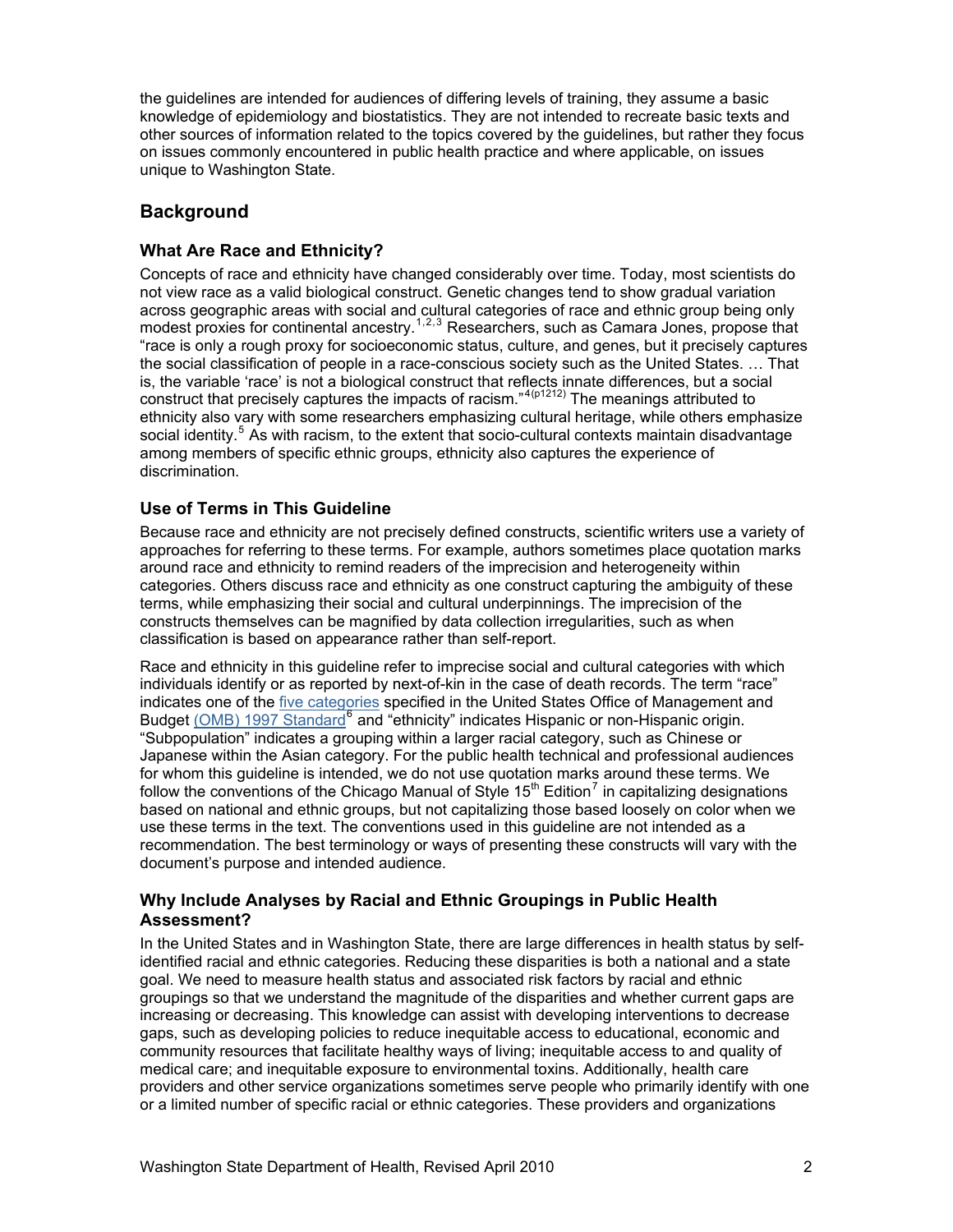<span id="page-2-1"></span><span id="page-2-0"></span>often want to know the health status of the populations they serve. Assessing data by racial and ethnic groupings is one way to obtain this perspective.

## **What Racial and Ethnic Groupings Are Used Nationally?**

In the early 1990s, OMB reviewed Statistical Policy Directive No. 15, the federal guidelines for reporting race and ethnicity that had been in effect since 1977. Based on that review, OMB issued a revised standard in 1997. The standard included an explicit statement that the racial and ethnic categories serve social, cultural and political purposes and should not be interpreted as indicating primarily biological or genetic differences among people. The three major changes in the [OMB 1997 Standard](https://obamawhitehouse.archives.gov/omb/fedreg_1997standards) are

- People can identify *more than one* racial category.
- Pacific Islanders should *not be classified* with Asians.
- The question on Hispanic/Latino ethnicity should be asked *before* the race question.

The minimum categories established in the [OMB 1997 Standard](https://obamawhitehouse.archives.gov/omb/fedreg_1997standards) are

- **Race**
	- o **American Indian or Alaska Native (AIAN):** A person having origins in any of the original peoples of North and South America (including Central America), and who maintains tribal affiliation or community attachment.
	- o **Asian:** A person having origins in any of the original peoples of the Far East, Southeast Asia, or the Indian subcontinent, including, for example, Cambodia, China, India, Japan, Korea, Malaysia, Pakistan, the Philippine Islands, Thailand and Vietnam.
	- o **Black or African American:** A person having origins in any of the black racial groups of Africa. Terms such as "Haitian" or "Negro" can be used in addition to "Black or African American."
	- o **Native Hawaiian or Other Pacific Islander (NHOPI):** A person having origins in any of the original peoples of Hawaii, Guam, Samoa, or other Pacific Islands.
	- o **White**: A person having origins in any of the original peoples of Europe, the Middle East, or North Africa.
- **Ethnic Group**
	- o **Hispanic or Latino:** A person of Cuban, Mexican, Puerto Rican, South or Central American or other Spanish culture or origin, regardless of race. The term "Spanish origin" can be used in addition to "Hispanic or Latino."

## **Guidelines**

#### **General Considerations**

These recommendations are based on articles by Kaplan MS and Bennett T<sup>[8](#page-28-1)</sup> and Kahn J.<sup>[9](#page-28-1)</sup>

- Consider the potential health or scientific benefit to providing data by racial and ethnic groupings; articulate the goal of such an analysis in reports and presentations.
- Specify how race and ethnicity were collected, including what categories were used; provide a rationale for the categories.
- Note the imprecision of the racial and ethnic categories, what race and ethnicity are intended to reflect in the specific analysis or document, and conventions for using specific terms. Include an explicit statement of the socio-cultural basis of racial and ethnic groupings in public health data.
- Assess potential bias by racial and ethnic groupings due to non-representative sampling, missing data, or other anomalies; use the bias analysis to determine how to best present and interpret data. [Appendix 1](#page-10-0) provides **an example** of such an analysis – as well as dataset-specific guidelines – for the Washington State Behavioral Risk Factor Surveillance System (BRFSS).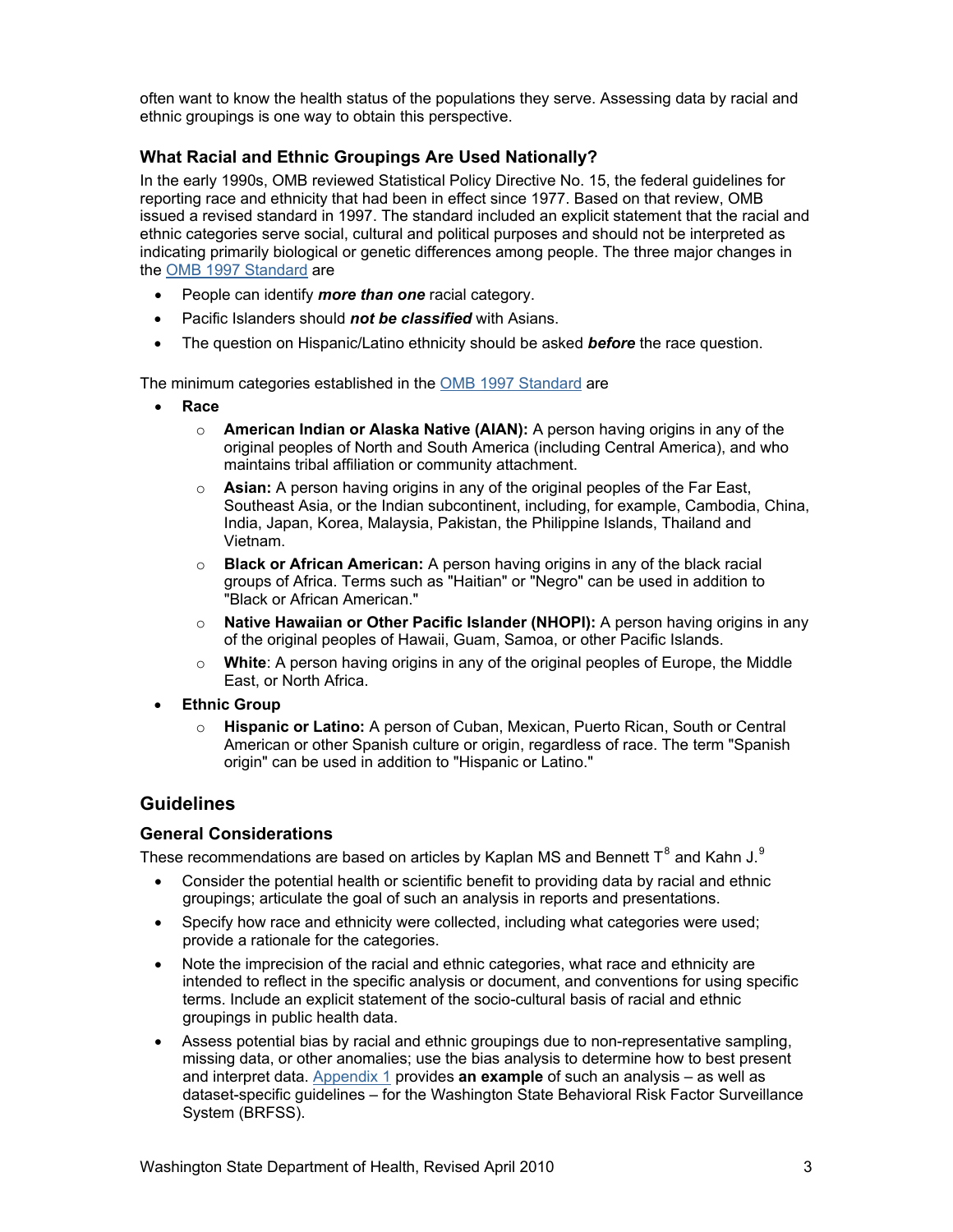- <span id="page-3-0"></span>In discussing differences among racial and ethnic groupings
	- o Do not use racial and ethnic categories as proxies for genetic variation.
	- o Avoid discussing differences as due to inherent underlying traits without clear evidence of such. Distinguish between racial and ethnic groupings as risk factors that cause disease and risk markers that are associated with disease but not causal. In most public health assessment, racial and ethnic groupings are risk markers. For example, one hypothesis for the persistently higher rates of preterm delivery among black compared to white women in the United States is that black women are exposed to stressors that affect birth outcomes. In this scenario, race is a marker for these stressors, but not, in itself, a risk factor for preterm delivery.<sup>[10](#page-28-1)</sup>
	- $\circ$  Consider all conceptually relevant factors, such as socioeconomic factors and racism, specifically acknowledging contexts that maintain socioeconomic disadvantage or result in biological differences.
- Use caution when statistically controlling for socioeconomic factors in analyses by racial or ethnic groupings. To the extent that socioeconomic disadvantage is caused by racial or ethnic classification, socioeconomic factors mediate the relationship between these classifications and health outcomes. Statistical adjustment for intermediaries can result in biased estimates of the main effects.<sup>[11](#page-28-1)</sup> As with socioeconomic factors, biological differences across racial categories can arise in response to environmental factors, such as exposure to harmful physical environments or experiences of racism.<sup>[12](#page-28-1)</sup> To the extent that biological factors mediate relationships between racial or ethnic classification and health, statistically controlling for these factors is also likely to result in inaccurate estimates of the relationships between racial or ethnic category and health. Stratified analyses depicting the associations of racial and ethnic groupings, socioeconomic factors, and health might provide a more accurate picture of these relationships than analyses that "control" for one of these factors to understand the effect of the other. The Robert Wood Johnson brief, "Race and Socioeconomic Factors"[13](#page-28-1) illustrates this approach. The small numbers of observations in some strata, however, make this approach difficult in Washington.

## **Data Collection**

<span id="page-3-1"></span>Unless otherwise indicated, the following recommendations are consistent with the [OMB 1997](https://obamawhitehouse.archives.gov/omb/fedreg_1997standards)  [Standard](https://obamawhitehouse.archives.gov/omb/fedreg_1997standards) and the [Provisional Guidance](https://www.whitehouse.gov/wp-content/uploads/2017/11/Provisional-Guidance-jan16-2001-1.pdf) on the Implementation of the 1997 Standards for Federal Data on Race and Ethnicity.<sup>[6,](#page-1-2)[14](#page-28-1)</sup>

- Collect data separately for race and Hispanic ethnicity, with Hispanic ethnicity collected first.
- For Hispanic ethnicity, allow the respondent to select only one option.
- To help provide more complete race data for Hispanic respondents, consider including, especially for self-administered questionnaires, an instruction to answer both the Hispanic ethnicity question and the race question.
- Allow respondents to select more than one racial grouping.
	- $\circ$  Allow selection of multiple response options within a single question rather than including a "multiracial" response option. The [Provisional Guidance](https://www.whitehouse.gov/wp-content/uploads/2017/11/Provisional-Guidance-jan16-2001-1.pdf) recommends that the question wording include "Mark one or more...," "Select one or more....," or "Choose one or more."
	- $\circ$  Consider the feasibility and usefulness of collecting information on a single racial grouping for respondents initially reporting more than one race. This approach might be useful for comparing current data to data collected under the old federal standard that allowed reporting of one racial category only. This information can also be used to assign respondents to a single category when data on multiple racial groupings cannot be used due to bias, small numbers, lack of denominators for developing rates, or other constraints. The [OMB 1997 Standard](https://obamawhitehouse.archives.gov/omb/fedreg_1997standards) does not recommend this approach. The [Provisional Guidance](https://www.whitehouse.gov/wp-content/uploads/2017/11/Provisional-Guidance-jan16-2001-1.pdf) suggests using this approach experimentally to provide survey-specific information for assessing changes over time. [Appendix 2](#page-19-0) provides information on barriers to using multiple race data in Washington, as well as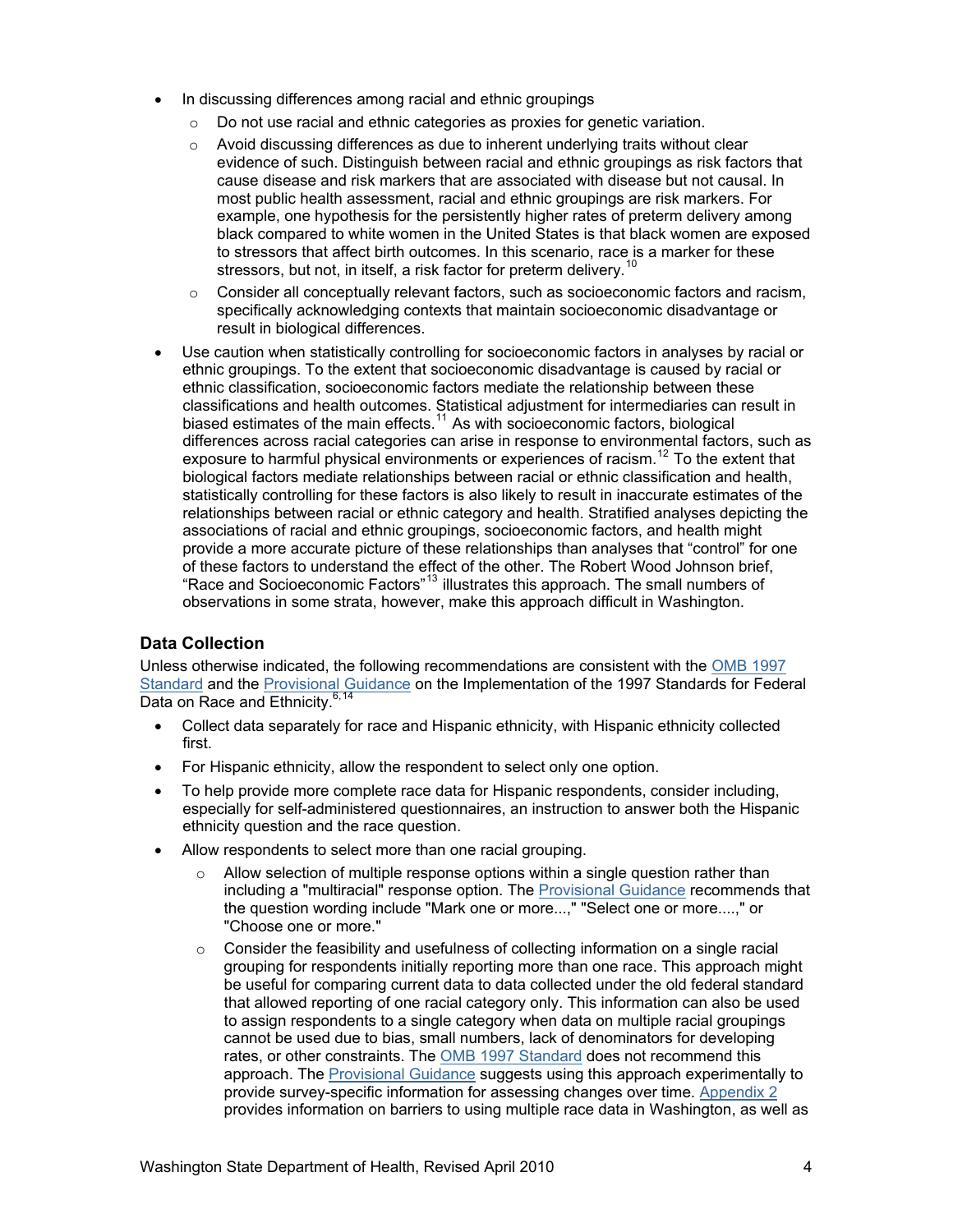limitations to collecting data on a single racial grouping for those initially reporting more than one race.

- Carefully consider the terminology for specifying racial and ethnic categories and the order in which categories are presented. Unless there are compelling reasons for doing otherwise
	- o Use the terminology in the [OMB 1997 Standard.](https://obamawhitehouse.archives.gov/omb/fedreg_1997standards)
	- o Order the categories alphabetically.

The [Provisional Guidance](https://www.whitehouse.gov/wp-content/uploads/2017/11/Provisional-Guidance-jan16-2001-1.pdf) explicitly states, "There is **not** 'one right way' to ask an individual to report his/her race and ethnicity. Rather, question wording and format should depend on the mode of administration as well as the context in which the questions are being asked. … Also OMB does not recommend a particular order of categories. There are advantages and disadvantages to various approaches, such as an alphabetical ordering versus the ordering of the most prevalent group followed by groups less prevalent."<sup>[14](#page-3-1)(p19</sup>)

- Minimally, include the [five racial categories](#page-2-0) specified by the [OMB 1997 Standard](https://obamawhitehouse.archives.gov/omb/fedreg_1997standards) and provide definitions for these categories when possible.
	- $\circ$  Include an "other" category with an open-ended request to specify. The OMB 1997 Standard does not recommend this category, but authorizes its use on the U.S. Census. Including an "other" category and asking people to specify their race can facilitate assigning records to one of the five standard categories and understanding the perspective of respondents who do not identify with any of those groupings.
- Collect subpopulation detail when there are sufficient numbers of events or participants to provide useable data. Subpopulation categories should be
	- o Able to be aggregated into the minimum [categories](#page-2-0) established in the [OMB 1997](https://obamawhitehouse.archives.gov/omb/fedreg_1997standards)  [Standard.](https://obamawhitehouse.archives.gov/omb/fedreg_1997standards)
	- o Mutually exclusive. (Not explicitly stated by OMB.)
	- $\circ$  Consistent with available denominator data if one intends to calculate rates. (Not addressed by OMB.)
	- $\circ$  Meaningful to the populations about whom data are being collected. If possible, involve affected communities in developing categories. (Not addressed by OMB.)
	- $\circ$  Collected through check boxes, flashcards, or categories provided by an interviewer, allowing for an "other" option. Approaches included in the OMB [Provisional Guidance](https://www.whitehouse.gov/wp-content/uploads/2017/11/Provisional-Guidance-jan16-2001-1.pdf) include
		- Selecting from a list that includes subpopulations, but not the larger groups to which the subpopulations belong. With this method, the data analyst assigns individuals to the larger categories if needed for the analysis.
		- Follow-up questions for those who report a racial category for which additional detail is collected. The Provisional Guidance provides an example of this approach for Asians and Pacific Islanders. In the example, the subpopulation response options for Asians and those for Pacific Islanders are mutually exclusive. For example, Filipino is offered as an option for those reporting Asian, but not for those reporting Pacific Islander. The Provisional Guidance does not provide recommendations for classifying respondents who answer "other Asian" and then specify a subpopulation assigned to the Pacific Islander group and vice versa. For example, they do not recommend how to classify a respondent who first reports "Pacific Islander," then reports "other Pacific Islander" and then specifies "Filipino." (See [Appendix 1, Asian and Pacific](#page-16-0)  [Islander Subpopulations, second bullet](#page-16-0) for Washington State Department of Health recommendations.)
- Consider the mode of administration when designing questions and instructions. The [Provisional Guidelines](https://www.whitehouse.gov/wp-content/uploads/2017/11/Provisional-Guidance-jan16-2001-1.pdf) suggest several approaches including
	- o Showing respondents a flashcard with the categories for **face-to-face** surveys and having definitions available to the interviewer.
	- o Using a check box format for **self-administered** forms and including definitions for the [minimum racial categories](#page-2-0) if space allows.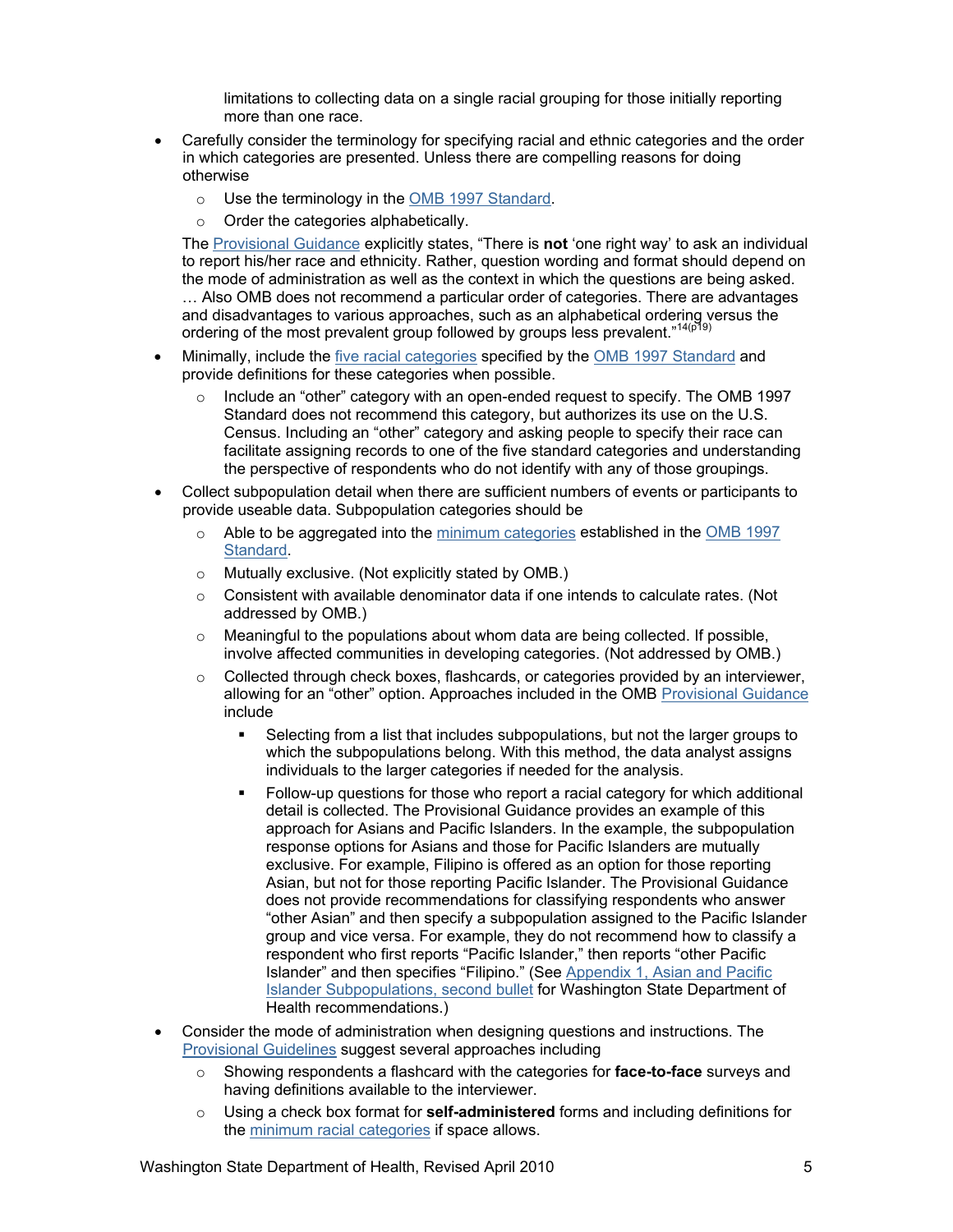- <span id="page-5-0"></span>o Including the minimum number of response categories for **telephone** surveys and using follow-up questions to provide more detail. The manner in which the interviewer reads response options is important. To avoid confusion, the interviewer needs to pause between categories, e.g., white (*pause*) black or African American (*pause*) so that the respondents do not think they have to choose between black and African American. Standard definitions should be available to the interviewer.
- Use self-identification rather than observer identification. If self-identification is not possible (e.g., for a deceased person), obtain proxy responses from family or friends. Do not use observer identification.
	- $\circ$  OMB emphasizes that self-identification is the preferred method for collecting data on racial and ethnic categories, but allows observer identification if self or proxy reporting is not feasible. The Washington State Department of Health recommends recording race and ethnicity as missing if self or proxy reporting is not possible. This recommendation is based on large differences between how respondents classify themselves and how they report others usually classify them. In the 2004 Washington State BRFSS, only about half of respondents reporting AIAN also reported that others usually classified them as AIAN; among Hispanics, the comparable figure was about 70%.
- Use translated data collection forms to ensure inclusion of people from diverse backgrounds whenever possible. OMB does not address issues of language or provide advice on translation. Working with affected communities for translations that reflect local or regional dialects helps assure culturally appropriate translation. When collecting Washington State data by racial and ethnic groupings, forms in multiple languages can reduce bias that might result from variation in English-language proficiency across groupings. Appendix 1 discusses general potential bias by racial and ethnic groupings due to [language barriers](#page-14-0) with additional detail for [Hispanic Ethnicity](#page-14-1) and [Asian and Pacific](#page-15-0)  [Islander Subpopulations](#page-15-0) .

#### **Data Tabulation and Presentation**

#### *General Considerations*

Assess the feasibility, reliability and validity of tabulating and presenting data by the racial and ethnic groupings available in the dataset. Do not present data that are not valid and reliable.

[Appendix 3](#page-24-0) provides detail on the numbers of respondents or events by racial and ethnic categories for selected Washington State Department of Health datasets. Although the **numbers** seem to be sufficient to support analysis for Hispanics and the [OMB minimum racial](#page-2-0)  [groupings,](#page-2-0) as well as for selected multiple racial groupings and subpopulation detail, the ability to use these data may be limited due to

- Lack of denominators needed to calculate rates especially for records with more than one racial category and for Asian and NHOPI subpopulations.
- Small numbers of specific events, such as specific causes of death or specific types of cancer, affecting the reliability of estimates. (See [Small Numbers Guideline.](http://www.doh.wa.gov/Portals/1/Documents/1500/SmallNumbers.pdf))
- Bias due to missing data, underreporting of some racial and ethnic groupings, nonrepresentative samples, or other data anomalies that affect validity. For example,
	- $\circ$  Missing data on the birth certificate can vary by hospital, disproportionately affecting selected racial or ethnic categories.
	- $\circ$  Records with more than one racial grouping are underrepresented in some Washington State datasets potentially resulting in biased estimates. [Appendix 2,](#page-19-0)  [More Than One Race in Washington State](#page-19-0) provides additional detail on underreporting of more than one race.
	- o Washington residents who do not speak English or Spanish cannot participate in BRFSS, creating potential bias in estimates for groupings with large proportions of adults who are not proficient in these languages. (See, for example, Appendix 1, [Asian and Pacific Islander Subpopulations.](#page-15-0))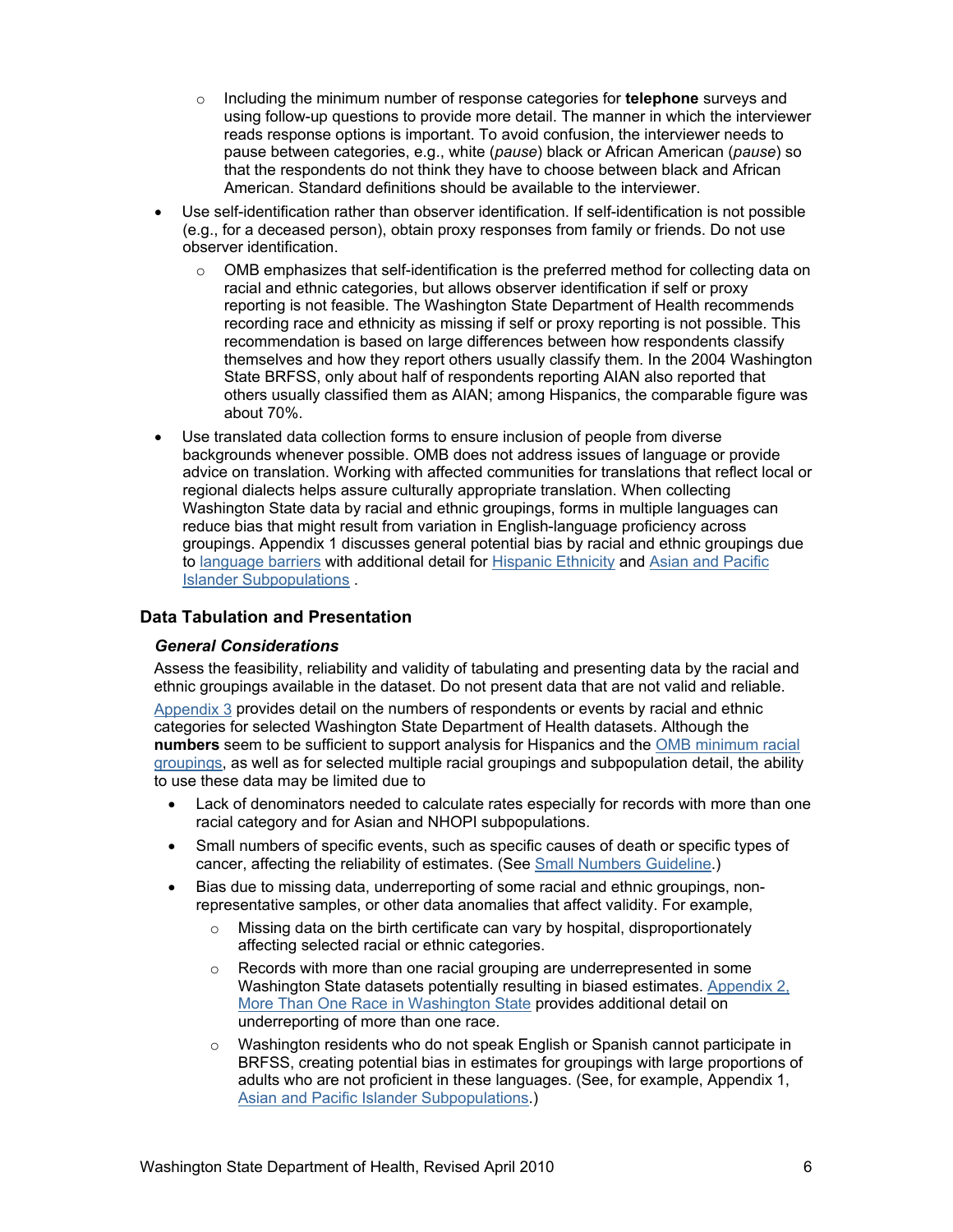### <span id="page-6-0"></span>*Recommended Racial and Ethnic Groupings*

- Unless there are compelling reasons to do otherwise, **tabulate and display** data for Hispanics and the OMB minimum racial categories among non-Hispanics as follows:
	- o American Indian or Alaska Native, non-Hispanic
	- o Asian, non-Hispanic
	- o Black or African American, non-Hispanic
	- o Hispanic
	- o Native Hawaiian or Other Pacific Islander, non-Hispanic
	- o White, non-Hispanic

The OMB [Provisional Guidance](https://www.whitehouse.gov/wp-content/uploads/2017/11/Provisional-Guidance-jan16-2001-1.pdf) states "an Hispanic or Latino respondent reporting one race should be reported both as Hispanic or Latino and as a member of that single race."<sup>[14\(](#page-3-1)p12)</sup> In 2005, however, users of Hispanic health data in Washington recommended that the Washington State Department of Health use the groupings specified above. The Centers for Disease Control and Prevention also reports data with Hispanics as one grouping and other groupings that include non-Hispanics only.

NOTE: Data analysts in Washington State cannot currently use these recommended groupings if they need census-based population counts to develop rates. (See Alternative [Racial and Ethnic Groupings](#page-7-0) for recommendations and a discussion of related issues.)

- To develop data for the categories listed above,
	- $\circ$  First, classify records as Hispanic ethnicity, non-Hispanic ethnicity, or unknown.
	- $\circ$  Second, classify records with non-Hispanic or unknown ethnicity into racial groupings.
		- This approach assumes that respondents who complete the race question without completing the Hispanic ethnicity question identify more strongly with their racial grouping than with their Hispanic or non-Hispanic ethnicity. If the proportion of records with unknown Hispanic ethnicity is relatively large, the data analyst needs to check the validity of this assumption. In 2007 Washington State data, Hispanic or non-Hispanic ethnicity was missing for the mother on 2% of birth certificates and for less than 1% of BRFSS records and death certificates. Thus, potential misclassification of these records is not likely to have a substantive impact on health statistics presented by racial and ethnic groupings.
		- Because the recommended groupings do not include categories for people who report more than one race, the data analyst must assign people who report more than one racial grouping into one category, a process referred to as bridging. [Appendix 2](#page-19-0) discusses issues related to and methods for bridging. If bridged data are not available and the data analyst cannot create a bridged dataset, use the [alternative groupings](#page-7-0) described below.
- When displaying data for the recommended racial and ethnic groupings,
	- $\circ$  List groups in alphabetical order, unless there are compelling reasons to do otherwise.
	- Note that the racial groupings include those of non-Hispanic ethnicity only.
- Do not combine recommended racial and ethnic groupings, if such aggregations do not result in meaningful categories. For example, "nonwhite," "more than one race," and "other," are not usually meaningful for interpreting health-related data. ([Appendix 2, More](#page-19-0)  [than One Race in Washington State](#page-19-0) provides information on why a multi-race category is not meaningful in Washington.) The data analyst might, however, include numbers, but not health statistics, for groupings that are not meaningful from a health perspective to account for the total numbers of respondents. Three such groups include:
	- o **Other** for responses that do not match any of the standard categories.
	- o **Not reported** for records that are missing information. If data are available, this category can be subdivided according to the reason that information was not obtained, e.g., refusal, don't know, and not ascertained.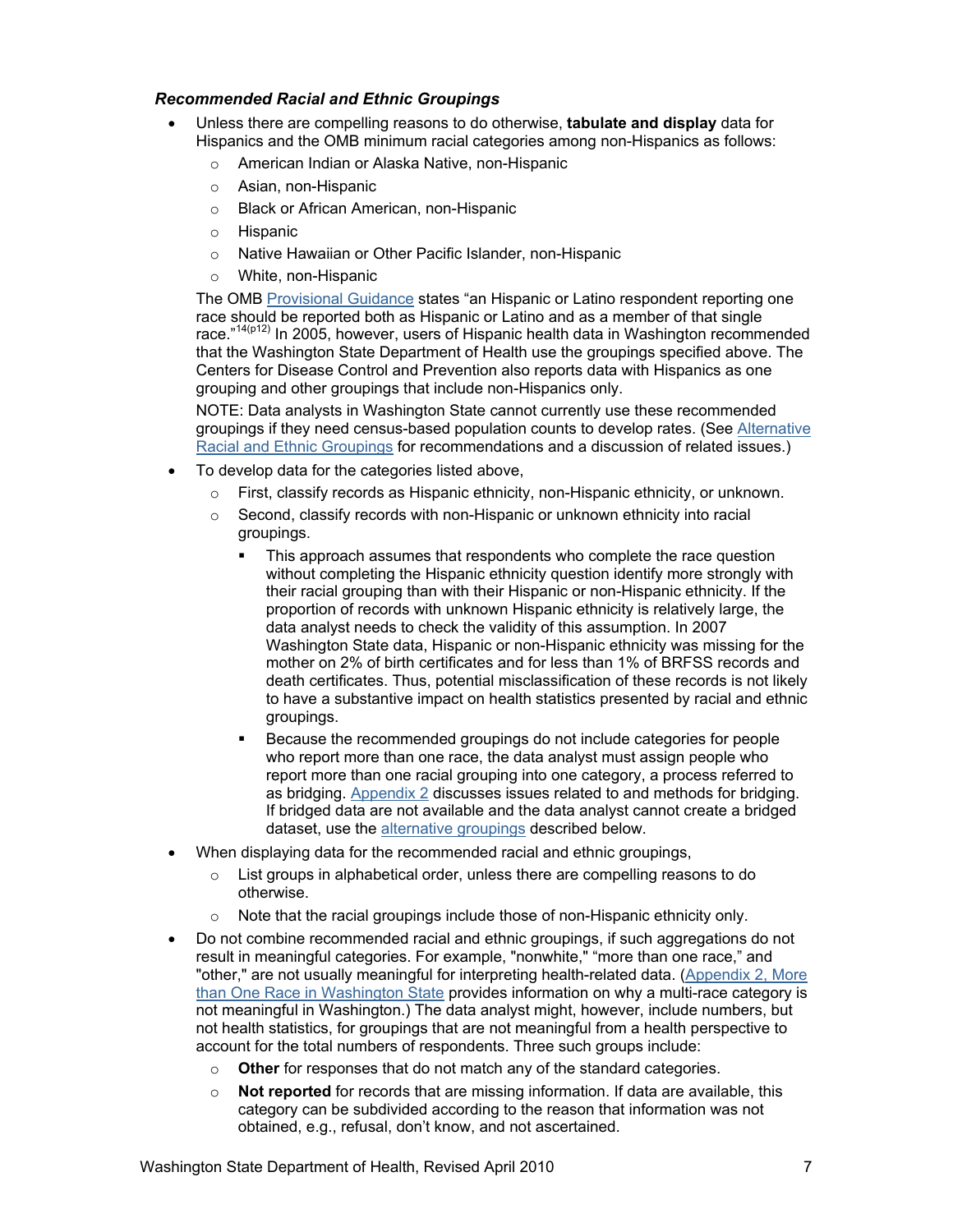- o **Not tabulated above** to aggregate responses for any categories that do not contain enough people to be published separately because of data quality or confidentiality concerns. (See [Small Numbers Guideline.](http://www.doh.wa.gov/Portals/1/Documents/1500/SmallNumbers.pdf))
- <span id="page-7-0"></span>• Include as much additional detail on racial and ethnic groupings as possible without compromising data quality or confidentiality. More detail can usually be published for larger groups and population totals than for subgroups and attributes (e.g., income, education, or health outcomes). (See [Data Tabulation and Presentation, General](#page-5-0)  [Considerations](#page-5-0) for a discussion of data quality and [Small Numbers Guideline](http://www.doh.wa.gov/Portals/1/Documents/1500/SmallNumbers.pdf) for a discussion of confidentiality issues.)
	- $\circ$  If some groups are excluded, explain why. Common reasons include small numbers, lack of denominator data needed to calculate rates, and bias.
	- $\circ$  Only aggregate groups to increase numbers if such an aggregation is meaningful.
	- o If presenting data for multiple racial groupings, note that the other groupings include those who report one race only. (See Alternative Racial and Ethnic Groupings for an example of such labeling.)
	- $\circ$  If respondents selected from a list that included subpopulations, but not the larger racial groupings, assign records to the standard racial categories following the conventions of the U.S. Census. (See [Appendix 1, Asian and Pacific Islander](#page-16-0)  [Subpopulations, second bullet](#page-16-0) for recommendations for classifying individuals in instances where race and subpopulation responses are not consistent with the U.S. Census designations.)

## *Alternative Racial and Ethnic Groupings*

Use the following racial and ethnic groupings for **tabulating and displaying data** from datasets needing census-based population counts for denominators.

- American Indian or Alaska Native, single race only, non-Hispanic
- Asian, single race only, non-Hispanic
- Black or African American, single race only, non-Hispanic
- **Hispanic**
- Native Hawaiian or Other Pacific Islander, single race only, non-Hispanic
- White, single race only, non-Hispanic

This alternative is needed because census-based population estimates, such as those developed by the U.S. Census, the Washington State Office of Financial Management and the Washington State Department of Health, do not match the [recommended racial and ethnic](#page-6-0)  [groupings](#page-6-0). Census-based population estimates in Washington are available in two formats.

- One format provides [bridged](#page-20-0) counts that classify all Washingtonians into one of four racial groupings that correspond to OMB's [minimum racial categories](#page-2-0) **except** that estimates for Asians and NHOPIs are grouped into an Asian or Pacific Islander (API) category.
- The second format estimates population counts for Asians and NHOPIs separately, but does not bridge from multiple to single racial category and does not provide estimates for specific multiple racial groupings. Rather, this format estimates the total number of people who identify with more than one racial category irrespective of the specific combination of categories.

Our recommendation uses population data from the second of the two formats and omits records with more than one reported racial category. We selected this option, because

• This option provides rates separately for the Asian and NHOPI categories. As illustrated in [Appendix 4](#page-25-0), there tend to be large differences in health status for Washington residents reporting Asian compared to those reporting NHOPI. These differences are generally larger than differences in rates for those reporting a single race only and rates developed using bridging, especially in datasets, such as the Death Certificate System, where bridging uses a regression method. (See [Appendix 2,](#page-20-0)  [Bridging Methods.](#page-20-0))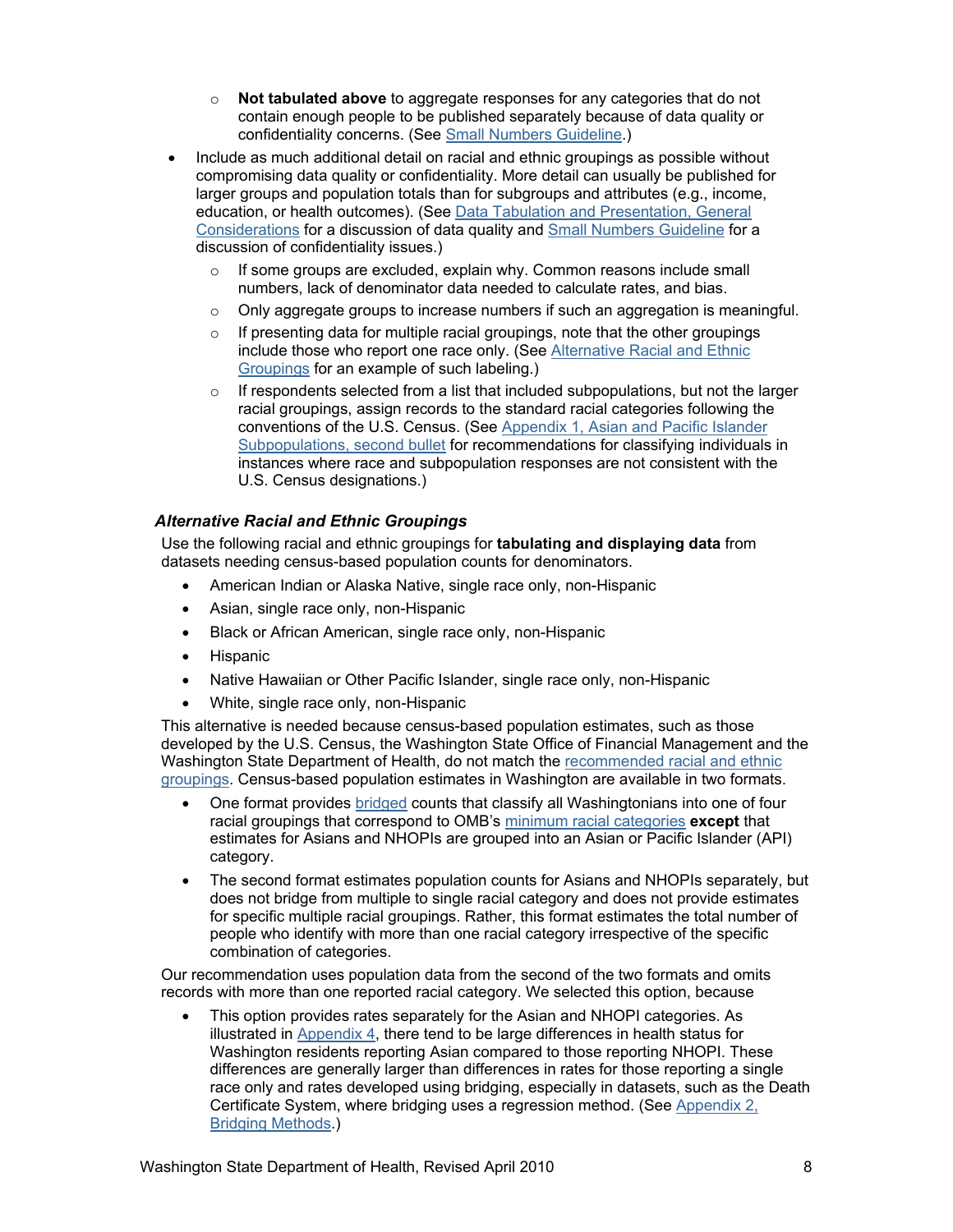- <span id="page-8-1"></span><span id="page-8-0"></span>• More than one race is underreported in most Washington State datasets. (See [Appendix 2, More Than One Race in Washington State](#page-19-0).) If few records contain information on multiple racial categories, omitting these records will not have a substantive impact on health statistics.
- Using the first format presented above requires assigning records with more than one racial category to a single category. In the absence of probabilistic bridging methods or self-report of a single category for those initially reporting more than one race, this assignment might introduce substantive error into estimates for specific racial groupings. (See [Appendix 2, Bridging Methods](#page-20-0) and [Appendix 4](#page-25-0).)

# **Time Trends**

Changes in data collection methods can create discontinuities for assessing trends over time. Data analysts need to identify and assess all such changes to determine the validity of treating rates for racial and ethnic categories over time as a continuous series. For example, as described in [Appendix 1, Hispanic Ethnicity](#page-14-1), adding a Spanish language option to the Washington State BRFSS created discontinuities in some trends for those reporting Hispanic ethnicity. Approaches for indicating a break in a time series due to discontinuities include separate tables or graphs, clearly demarcated breaks in trend lines, footnotes, technical notes, and explanations within the text.

In addition to dataset-specific changes that affect the continuity of data over time, two standards in the [OMB 1997 Standard](https://obamawhitehouse.archives.gov/omb/fedreg_1997standards) create potential discontinuities for many datasets commonly used for public health assessment. These include: 1) creating separate groupings for Asians and NHOPIs and 2) allowing reporting of more than one racial grouping. If assessing time trends that include data collected before and after the implementation of the OMB 1997 Standard (adopted by most Washington State Department of Health datasets in the early 2000s), data analysts need to consider the effect of those changes.

- It is not always possible to separate Asians and NHOPIs in data collected before implementing the OMB 1997 Standard. In these instances, the data analyst must choose between beginning a new time series or combining Asians and NHOPIs into a single API group comparable to the grouping used under the old standard. If there are large differences in rates for Asians and NHOPIs, we recommend beginning a new time series with Asians and NHOPIs as two separate categories.
- The approach to analyzing and displaying time trends for datasets affected by the reporting of more than one racial category varies with the completeness of reporting multiple races and the ability to assign records with more than one racial category to a single grouping.
	- $\circ$  If there are few records that include more than one racial grouping, reporting of more than one race is not likely to have a substantive impact on rates. In these instances, the data analyst might be able to treat data collected before and after the change as a continuous series, excluding records with more than one racial category. The data analyst should document the reason for the exclusion and note the percent of excluded records.
	- $\circ$  If records with more than one racial category can be assigned to a single category comparable to the one the respondent would have selected previously, the data analyst can make such an assignment and treat the years before and after the change as a continuous series. Assignment to a single racial category is best accomplished either by asking respondents directly which racial grouping they would select if they could select only one or through bridging with a regression method. (See Data Collection,  $4<sup>th</sup>$  bullet, sub-bullet 2 for asking about a single racial category and [Appendix 2, Bridging Methods](#page-20-0) for a discussion of bridging methods.)
	- $\circ$  If reporting of more than one racial category is likely to substantively affect estimates of rates or other health statistics and records with more than one racial grouping cannot be assigned accurately to a single grouping, clearly indicate a break in the data series between data collected before and after implementation of multiple race reporting. Approaches for indicating a break include separate tables or graphs,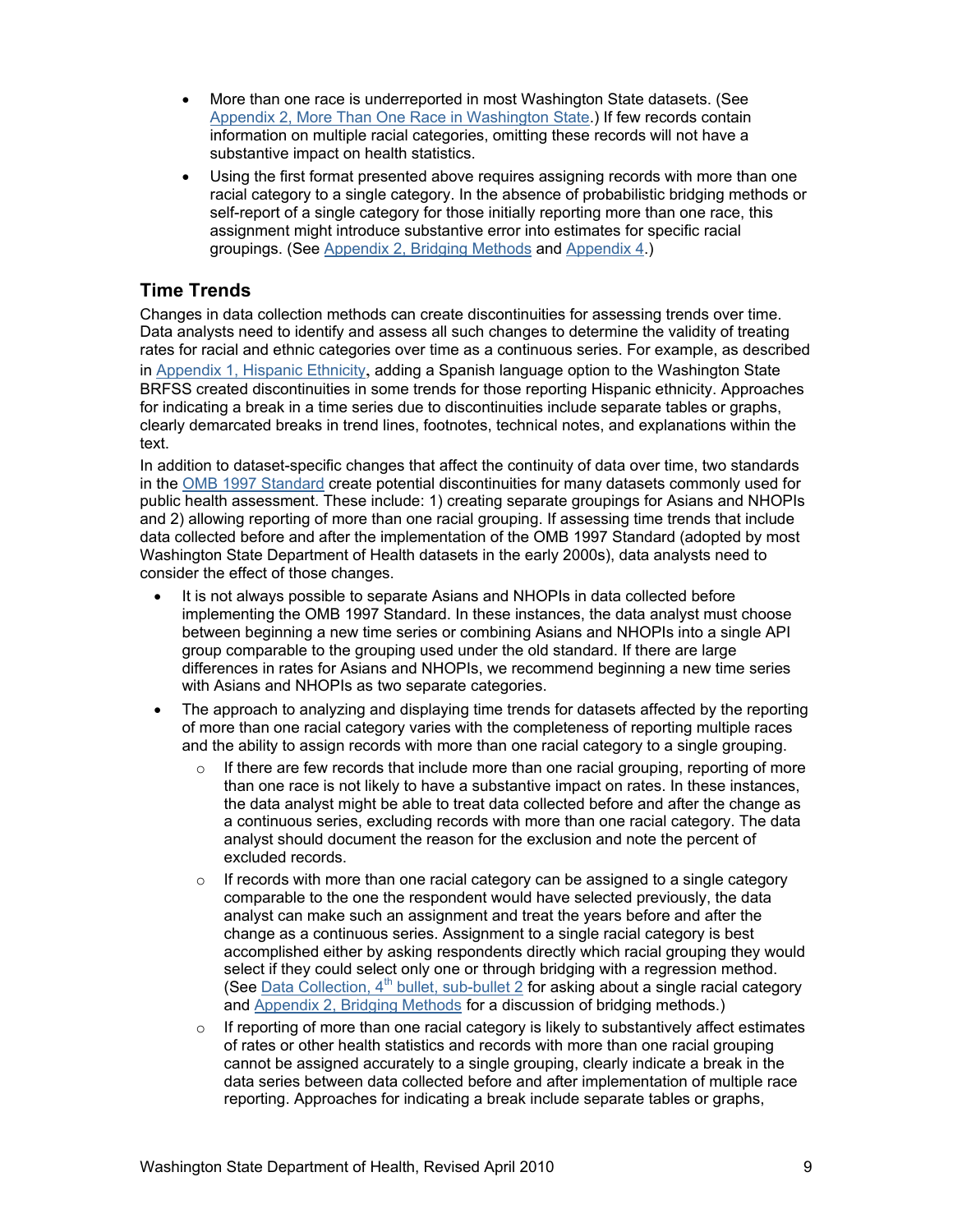clearly demarcated breaks in trend lines, footnotes, technical notes, and explanations within the text.

#### **EndNotes**

 $\overline{\phantom{a}}$ 

- <sup>1</sup> Bamshad M. Genetic influences on health: Does race matter? JAMA 2005; 294(8): 937-46.<br><sup>2</sup> Serra D. Rasha S. Evidence for gradients of human genetic diversity within and among cont
- $<sup>2</sup>$  Serre D, Paabo S. Evidence for gradients of human genetic diversity within and among continents.</sup> Genomic Research 2004; 14:1679-85)
- $^3$  Additional detail in Genetics for the human race. Nat Genet 2004;36(suppl 11):S1-60.]<br> $^4$  Janes CD J avale of raciam: a theoretical framework and a gardenaria tale. A IDH 3000
- <sup>4</sup> Jones CP. Levels of racism: a theoretical framework and a gardener's tale. AJPH 2000; 90:1212-1215.
- <sup>5</sup> Whaley A. Ethnicity/race, ethics, and epidemiology. J Natl Med Assoc 2003; 95:736-42.
- $6$  Office of Management and Budget. Revisions to the Standards for the Classification of Federal Data on Race and Ethnicity Federal Register Notice October 30, 1997 retrieved September 2009 from [http://www.whitehouse.gov/omb/fedreg\\_1997standards/](http://www.whitehouse.gov/omb/fedreg_1997standards/)
- <sup>7</sup> University of Chicago. The Chicago Manual of Style, 15<sup>th</sup> Edition. Chicago: University of Chicago Press, 2004.
- $^8$  Kaplan MS, Bennett T. Use of race and ethnicity in biomedical publication. JAMA 2003; 289:2709-16.<br><sup>9</sup> Kaba, L.Canes, rese, and pepulation: suciding a sollisian of estageries. A IBH 2006: 06:1965-70.
- <sup>9</sup> Kahn J. Genes, race, and population: avoiding a collision of categories. AJPH 2006; 96:1965-70.
- <sup>10</sup> [Blackmore CA,](http://www.ncbi.nlm.nih.gov/pubmed?term=%22Blackmore%20CA%22%5BAuthor%5D&itool=EntrezSystem2.PEntrez.Pubmed.Pubmed_ResultsPanel.Pubmed_RVAbstract) [Ferré CD,](http://www.ncbi.nlm.nih.gov/pubmed?term=%22Ferr%C3%A9%20CD%22%5BAuthor%5D&itool=EntrezSystem2.PEntrez.Pubmed.Pubmed_ResultsPanel.Pubmed_RVAbstract) [Rowley DL](http://www.ncbi.nlm.nih.gov/pubmed?term=%22Rowley%20DL%22%5BAuthor%5D&itool=EntrezSystem2.PEntrez.Pubmed.Pubmed_ResultsPanel.Pubmed_RVAbstract), [Hogue CJ](http://www.ncbi.nlm.nih.gov/pubmed?term=%22Hogue%20CJ%22%5BAuthor%5D&itool=EntrezSystem2.PEntrez.Pubmed.Pubmed_ResultsPanel.Pubmed_RVAbstract), [Gaiter J,](http://www.ncbi.nlm.nih.gov/pubmed?term=%22Gaiter%20J%22%5BAuthor%5D&itool=EntrezSystem2.PEntrez.Pubmed.Pubmed_ResultsPanel.Pubmed_RVAbstract) [Atrash H.](http://www.ncbi.nlm.nih.gov/pubmed?term=%22Atrash%20H%22%5BAuthor%5D&itool=EntrezSystem2.PEntrez.Pubmed.Pubmed_ResultsPanel.Pubmed_RVAbstract) (1993). Is race a risk factor or risk marker for preterm delivery? Ethn Dis 3:372-7.
- <sup>11</sup> Kaufman JS and Cooper RS. (2001). Commentary: Considerations for the use of racial/ethnic classification in etiological research. Am J Epidemiol 154:291-298.
- <sup>12</sup> Kreiger N (2003) Does racism harm health? Did child abuse exist before 1962? On explicit questions, critical science, and current controversies: an ecosocial perspective. AJPH, 93:194-199.
- 
- <sup>13</sup> Robert Wood Johnson Foundation. Issue Brief 5: Race and Socioeconomic Factors. April 2009.<br><sup>14</sup> Office of Management and Budget. Provisional Guidance on the Implementation of the 1997 Standards for [Federal Data on Race and Ethnicity](http://www.whitehouse.gov/sites/default/files/omb/assets/information_and_regulatory_affairs/re_guidance2000update.pdf). December 15, 2000, retrieved September 2009 from [http://www.whitehouse.gov/sites/default/files/omb/assets/information\\_and\\_regulatory\\_affairs/re\\_guidance](http://www.whitehouse.gov/sites/default/files/omb/assets/information_and_regulatory_affairs/re_guidance2000update.pdf) [2000update.pdf.](http://www.whitehouse.gov/sites/default/files/omb/assets/information_and_regulatory_affairs/re_guidance2000update.pdf)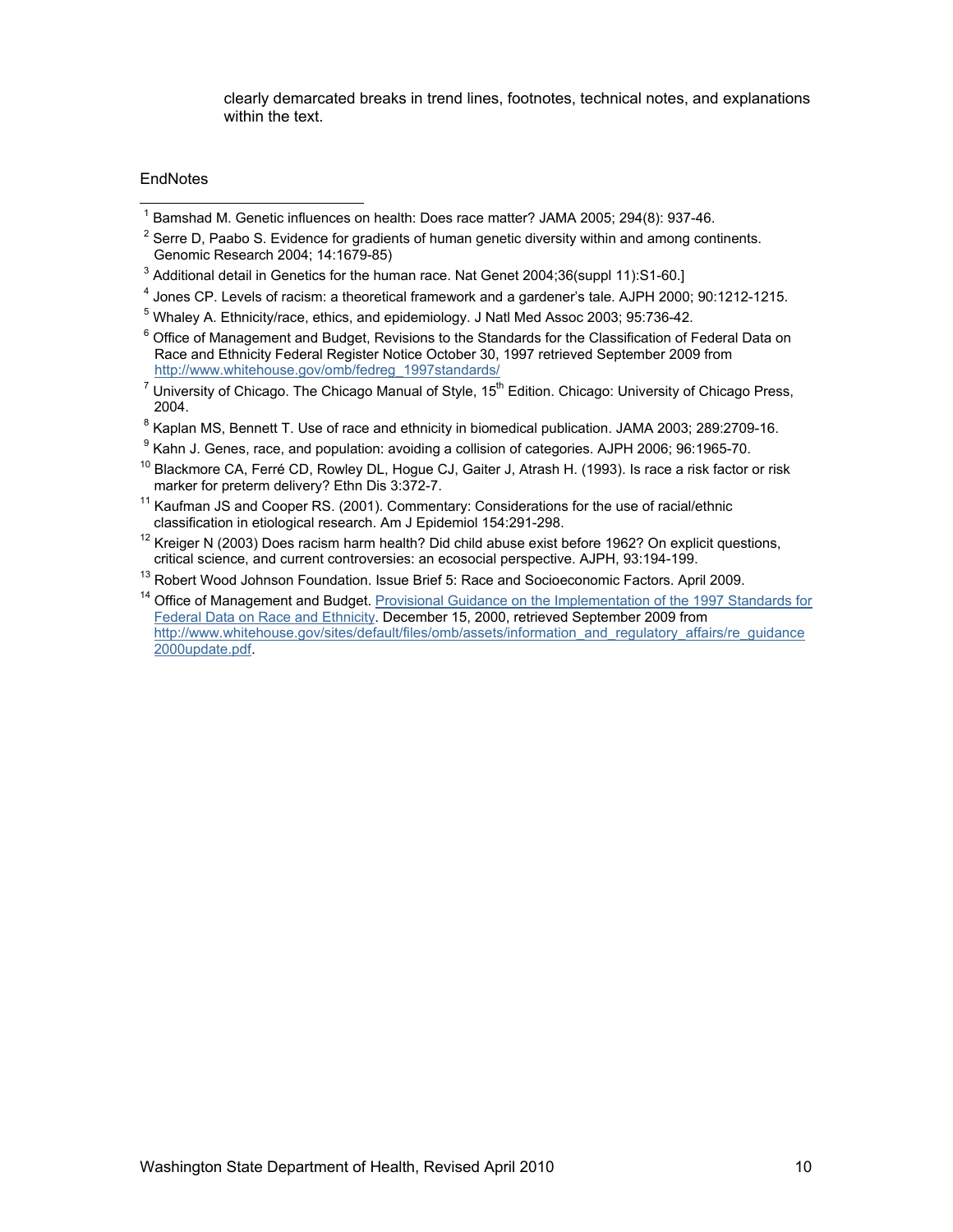# <span id="page-10-1"></span><span id="page-10-0"></span>**Appendix 1: Racial and Ethnic Groupings in Washington State Behavioral Risk Factor Surveillance System**

What is the Behavioral Risk Factor Surveillance System (BRFSS)? How are race and ethnicity collected in BRFSS? [How well are Washington residents of different racial and ethnic groupings represented in the](#page-12-0)  [Washington BRFSS?](#page-12-0) *[Hispanic Ethnicity](#page-14-1) [Asian and Pacific Islander Subpopulations](#page-15-0)*

[Summary and Recommendations](#page-17-0)

## **What is the Behavioral Risk Factor Surveillance System (BRFSS)?**

The Washington State Behavioral Risk Surveillance System (WA-BRFSS) is a telephone survey of a random sample of non-institutionalized Washington residents ages 18 and older. From 1987- 2002, WA-BRFSS included English-speaking residents only. Beginning in 2003, WA-BRFSS introduced a Spanish language questionnaire. The survey includes questions on health risk behaviors, preventive practices, health care access and use, prevalence of selected diseases, and health-related knowledge and attitudes. It is supported by the Centers for Disease Control and Prevention (CDC) and includes required CDC "core" questions – asked by BRFSS programs in all 50 states – as well as state-added questions.

From 1987-2007, WA-BRFSS included residents living in households with landline telephones only. In 2006, WA-BRFSS piloted a cell phone component and in 2008 added this component to the survey. The cell phone survey includes a random sample of non-institutionalized Washington residents ages 18 and older who have cell phones and live in households with no landline telephones. For the cell phone survey, WA-BRFSS interviews randomly selected cell phone owners whose cell phones are registered in Washington. If the cell phone owner now resides in another state, CDC transfers the respondent to the correct state when compiling and weighting the data. Likewise, CDC transfers cell phone respondents living in Washington and interviewed by other states to the Washington dataset. In 2008, 21 states included a BRFSS cell phone survey; in 2009, approximately 40 states participated. The cell phone survey asks a subset of questions, primarily those required by CDC. WA-BRFSS is awaiting CDC's initial weighting of 2008 cell phone data in order to integrate the cell phone and landline surveys. CDC anticipated providing these weights by August 2009, but has experienced delays. The cell phone survey will continue to the extent that resources allow. (See [Living in households with no landline telephones](#page-13-0) for more information.)

Additional information on BRFSS is available at the [WA-BRFSS](http://www.doh.wa.gov/DataandStatisticalReports/HealthBehaviors/BehavioralRiskFactorSurveillanceSystemBRFSS.aspx) and [National BRFSS](http://www.cdc.gov/brfss/) websites.

#### **How are race and ethnicity collected in BRFSS?**

Since its inception, the WA-BRFSS has used the CDC core questions to collect information on race and Hispanic ethnicity. The interviewer reads the questions and the racial or ethnic groupings that comprise the response options. The respondent can also reply "Don't know/not sure" or can refuse to answer the question, options that are not read by the interviewer. "Don't know/not sure" and refusals are generally treated as missing data.

The questions have changed over time, but CDC has maintained the original ordering of the response options, listing the largest group nationally first, followed by the next largest group. It is not clear why CDC originally selected this approach. One argument for maintaining the original order is for consistency over time. CDC requires WA-BRFSS to use their exact question and response options. The questions and time periods during which they were asked follow. From 1987-2000 one response was allowed for each question. From 2001 to the present, respondents are asked to name all racial groupings with which they identify.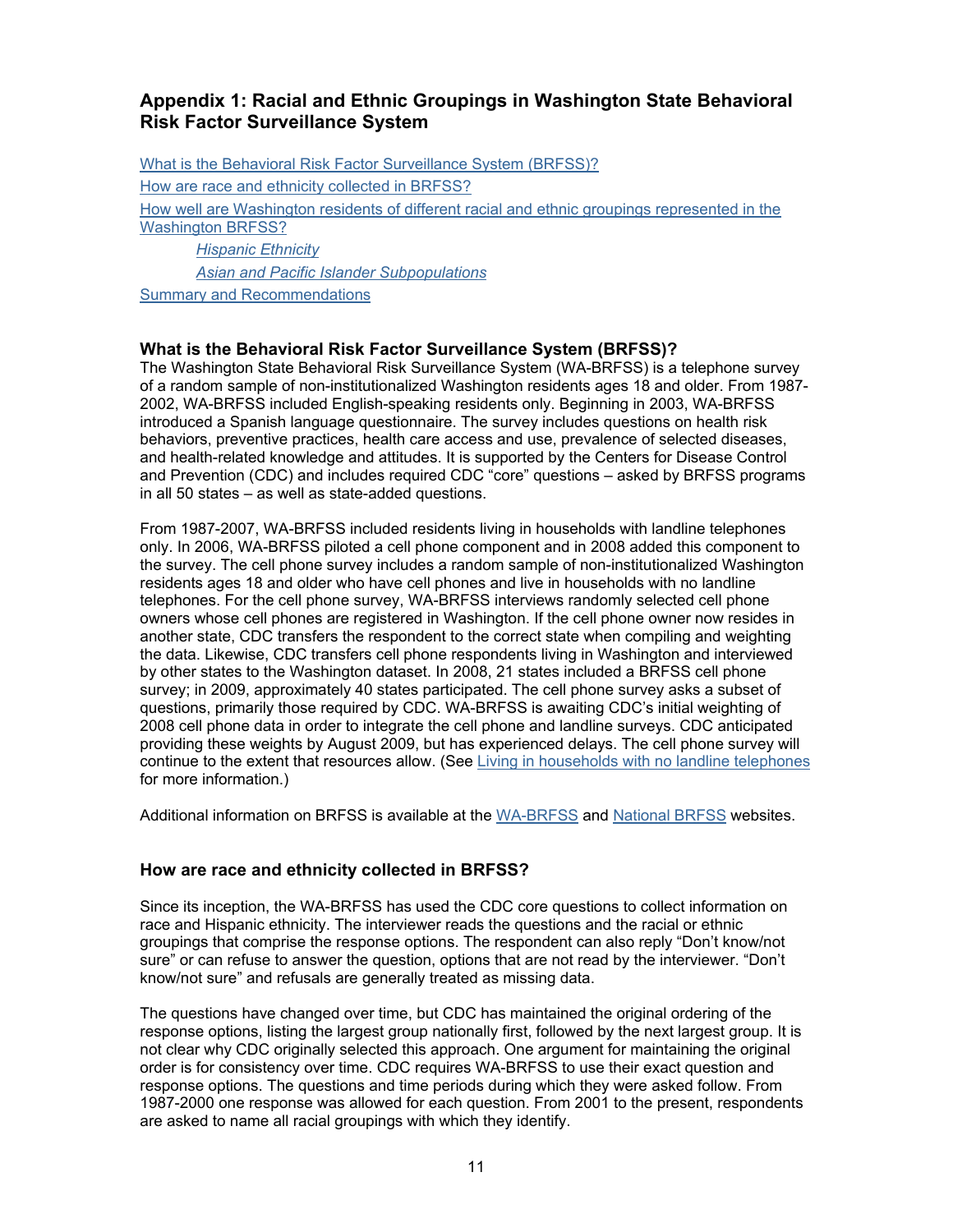- 1987-1992
	- o What is your race, would you say
		- 1. White
		- 2. Black
		- 3. Asian, Pacific Islander
		- 4. Aleutian, Eskimo, Native American
		- 5. Some other (Specify)
	- o Are you of Hispanic origin, such as Mexican American, Latin American, Puerto Rican, or Cuban?
		- 1. Yes
		- 2. No
- 1993-2000
	- o What is your race? Would you say
		- 1. White
		- 2. Black
		- 3. Asian, Pacific Islander
		- 4. American Indian, Alaska Native
		- 5. Other (Specify)
	- o Are you of Spanish or Hispanic origin?
		- 1. Yes
		- 2. No
- 2001-present:
	- o Are you Hispanic or Latino (if female, Latina)?
		- 1. Yes
		- 2. No
	- $\circ$  Which one or more of the following would you say is your race? [CHECK ALL THAT APPLY.]
		- 1. White
		- 2. Black or African American
		- 3. Asian
		- 4. Native Hawaiian or Other Pacific Islander
		- 5. American Indian, Alaska Native
		- 6. Other (Specify)

The changes in 2001 reflect the implementation of the [OMB 1997 Standard](https://obamawhitehouse.archives.gov/omb/fedreg_1997standards) that asks the question on Hispanic ethnicity first and allows for reporting of more than one racial category. For respondents who report more than one race, the interviewer asks, "Which one of these groups would you say BEST represents your race?" The interviewer reads the same response options as in the original question. Beginning in 2004, WA-BRFSS included a state-added question that collects additional detail for respondents who report Asian or NHOPI either alone or in combination with another racial category. (See [Asian and Pacific Islander Subpopulations.\)](#page-15-0)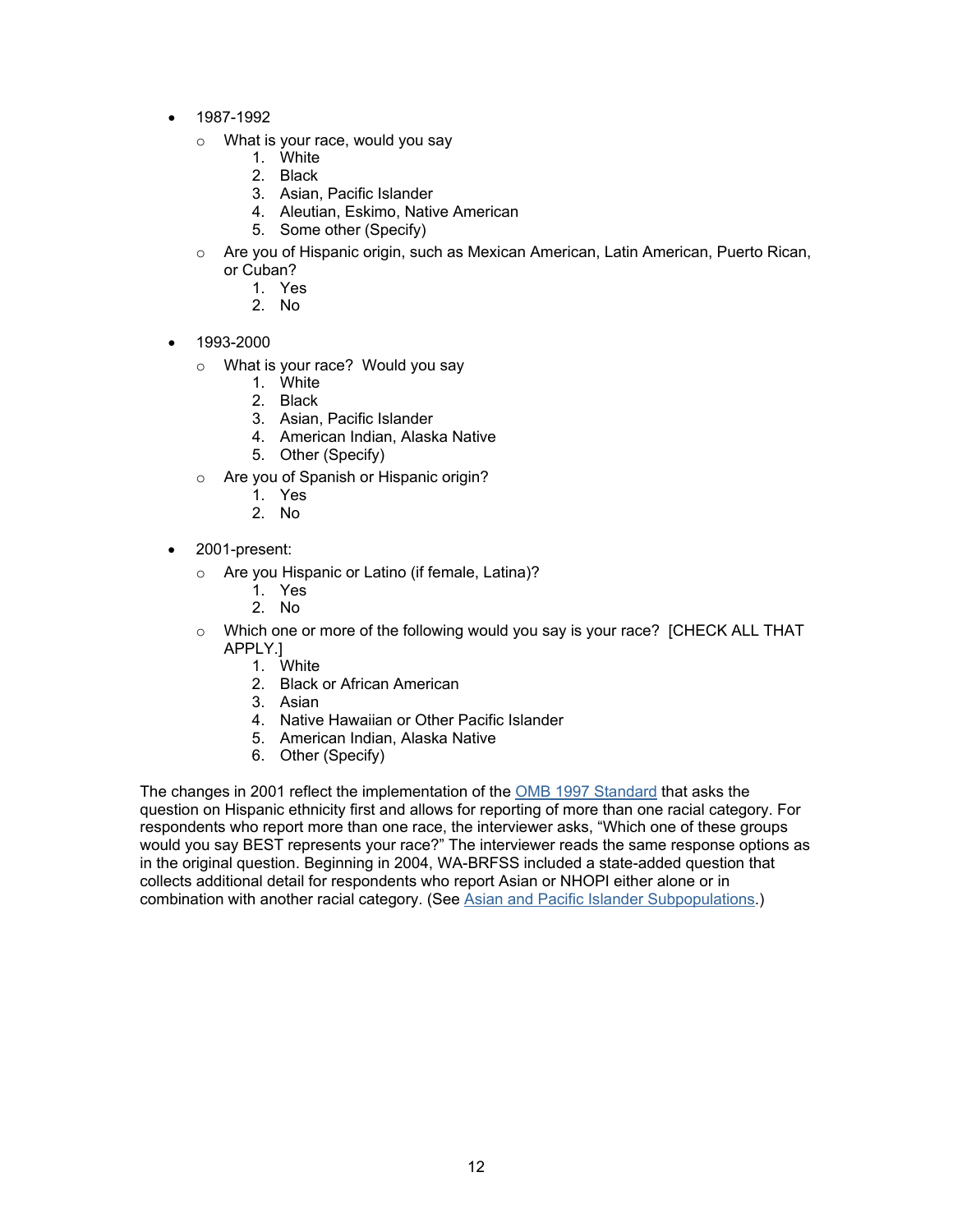## <span id="page-12-1"></span><span id="page-12-0"></span>**How well are Washington residents of different racial and ethnic groupings represented in the WA-BRFSS?**

## *General Considerations*

To assess whether WA-BRFSS collects a representative sample of Washington residents for every racial and ethnic group, we compared the percent distribution of WA-BRFSS respondents by race and Hispanic ethnicity to the percent distribution of adults in the [American Communities](https://www.census.gov/programs-surveys/acs/)  [Survey \(](https://www.census.gov/programs-surveys/acs/)ACS). (Table 1.1) Although similar response distributions in WA-BRFSS and the ACS do  $\overline{\text{not}}$  guarantee a representative sample  $^1$  $^1$  dissimilar distributions are likely to indicate a nonrepresentative sample especially for groups that are underrepresented.

Table 1.1. Percent of Washington residents ages 18 and older by racial and ethnic grouping based on the 2007 Behavioral Risk Factor Surveillance System (WA-BRFSS) and 2007 American Community Survey (ACS)

|                              |         | WA-BRFSS design<br>weights                 | WA-BRFSS design<br>and post-stratification<br>weights |                                            | ACS design weights |                                            |
|------------------------------|---------|--------------------------------------------|-------------------------------------------------------|--------------------------------------------|--------------------|--------------------------------------------|
| <b>Hispanic Ethnicity</b>    | Percent | Percent<br>Margin of<br>Error <sup>a</sup> | Percent                                               | Percent<br>Margin of<br>Error <sup>a</sup> | Percent            | Percent<br>Margin of<br>Error <sup>a</sup> |
| Hispanic                     | 5.5     | 0.4                                        | 7.3                                                   | 0.6                                        | 7.6                | 0.1                                        |
| Non-Hispanic                 | 94.5    | 0.4                                        | 92.7                                                  | 0.6                                        | 92.4               | 0.1                                        |
| Racial Category <sup>b</sup> |         |                                            |                                                       |                                            |                    |                                            |
| AIAN <sup>c</sup>            | 1.4     | 0.2                                        | 1.6                                                   | 0.2                                        | 1.3                | 0.1                                        |
| Asian                        | 2.8     | 0.3                                        | 3.0                                                   | 0.3                                        | 6.9                | 0.1                                        |
| <b>Black</b>                 | 1.7     | 0.2                                        | 1.9                                                   | 0.3                                        | 3.1                | 0.1                                        |
| NHOPI <sup>d</sup>           | 0.4     | 0.1                                        | 0.6                                                   | 0.2                                        | 0.4                | 0.03                                       |
| White                        | 88.5    | 0.5                                        | 86.7                                                  | 0.7                                        | 82.6               | 0.2                                        |
| Other single race            | 2.3     | 0.2                                        | 3.0                                                   | 0.4                                        | 3.3                | 0.1                                        |
| Two or more races            | 2.9     | 0.3                                        | 3.3                                                   | 0.4                                        | 2.5                | 0.1                                        |

<sup>a</sup> Based on an alpha of .05; expressed as percent plus or minus.

<sup>b</sup> For comparison to ACS, racial categories include Hispanic and non-Hispanic respondents; except for the "two or more races" category, racial categories include respondents reporting a single race only.<br><sup>c</sup> American Indian or Alaska Native

<sup>d</sup> Native Hawaiian or Other Pacific Islander

The U.S. Census Bureau conducts ACS under the authority of the United States code of law and response is mandatory. The Census Bureau conducts the survey in any language requested by the respondent and uses mail, telephone, and home visits to assure a representative sample. The Census Bureau reported a response rate of over 97% for 2005. With mandatory response and the subsequent high response rate, the ACS likely represents the most accurate picture of Washington's population distribution available for non-census years.

Table 1.1 provides percent distribution using both design and post-stratification weights for BRFSS and design weights (person and replicate) for ACS. Design weights adjust for unequal probabilities of being selected to participate in a survey. Post-stratification adjusts for over or underrepresentation of specific groups. Post-stratification does not eliminate bias if the respondents in a specific group differ from other members of that group. For example, as shown in [Hispanic Ethnicity,](#page-14-1) before the 2003 introduction of the WA-BRFSS questionnaire in Spanish, Washington residents of Hispanic origin were substantially underrepresented in the survey. With the addition of the Spanish language option, it is apparent respondents of Hispanic origin before 2003 did not represent the larger group. That is, their patterns of risk factors and health status were different from those for the group as whole. Because Washingtonians of Hispanic origin who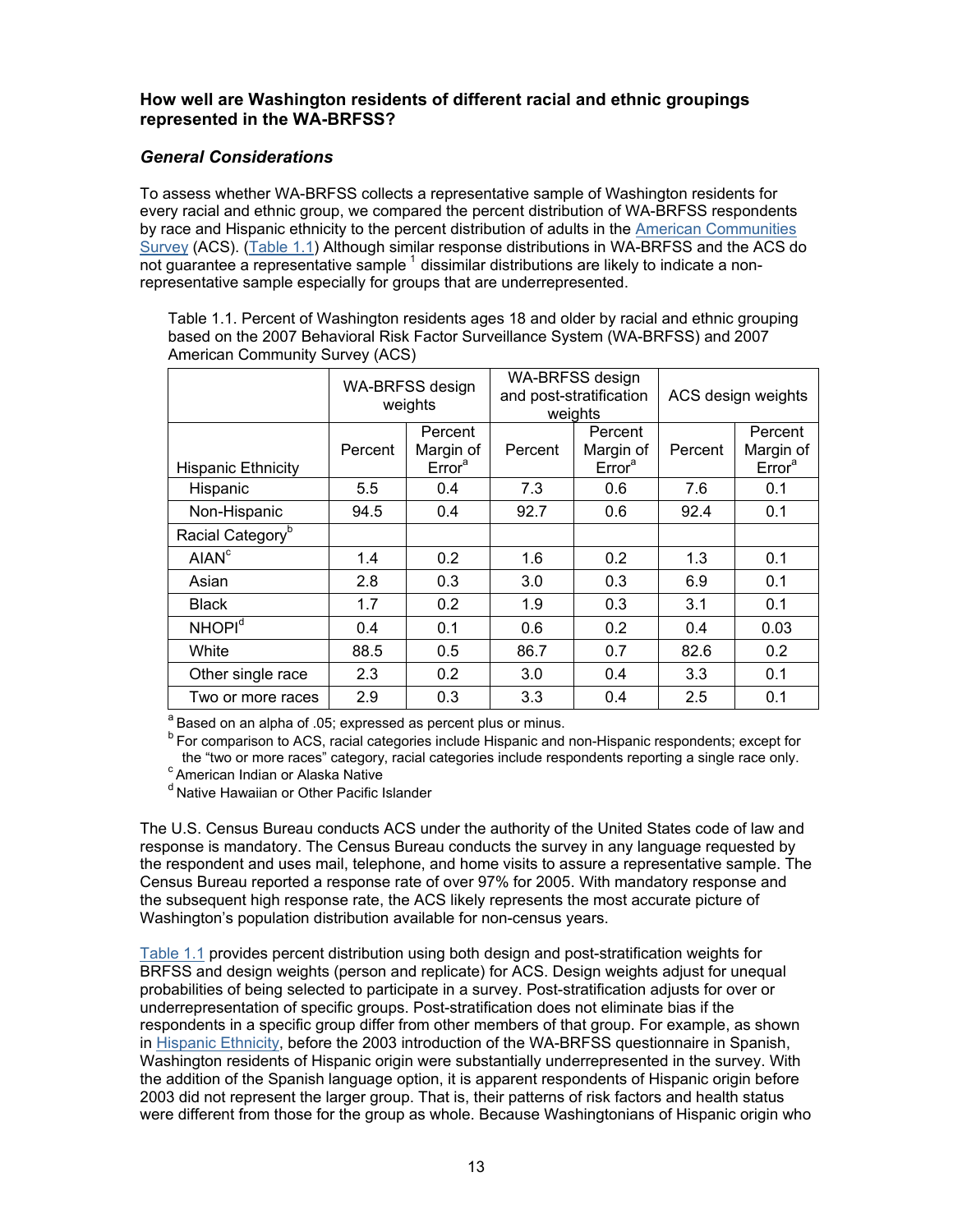<span id="page-13-2"></span><span id="page-13-0"></span>took the survey prior to 2003 did not represent the larger group, post-stratification on Hispanic ethnicity prior to 2003 would have been likely to increase, rather than eliminate, bias.

Currently BRFSS post-stratification adjusts to the sex and age distribution of Washington residents. Because post-stratification cannot correct for bias, we compare design-weighted ACS to design-weighted BRFSS to assess over or underrepresentation. Due to the large sample sizes and subsequent very small margins of error, even small differences in [Table 1.1](#page-12-1) are statistically significant. Beyond the issue of statistical significance, however, is whether the proportions for specific racial and ethnic groupings are so low compared to those in ACS that the respondents are unlikely to represent the category as a whole. In this regard, the BRFSS proportions for the Asian, black and Hispanic categories are of concern with the proportion of respondents in the Asian grouping being particularly low. Within the Asian grouping, bias is likely to be exacerbated by a non-representative distribution of subpopulations. (See [Asian and Pacific Islander](#page-15-0)  [Subpopulations.](#page-15-0))

Underrepresentation in BRFSS most likely results from

- *Cultural differences in willingness to participate.* There is little information on which to assess cultural differences in willingness to respond to the BRFSS survey. Anecdotal information from public health personnel in Washington suggests that Washingtonians identifying with the AIAN grouping or with several of the Asian subpopulations might be less willing to share health and related information over the phone than are respondents who identify as white. While survey researchers express the need for culturally appropriate methods of obtaining data, $2,3$  $2,3$  $2,3$  we were not able to locate systematic evidence identifying procedural barriers for specific cultures.
- <span id="page-13-1"></span>• *Living in households with no landline telephones.* Except for the NHOPI category, Table 1.2 shows a pattern of groupings that are underrepresented in the WA-BRFSS landline survey being better represented in the cell phone only survey and vice versa. (See [What is the Behavioral Risk Factor Surveillance System](#page-10-1) for descriptions of the landline and cell phone surveys.) For example, the Asian, Hispanic, and black groupings, which are all are underrepresented in the landline WA-BRFSS, are better represented in the cell phone surveys.

| privile our reye                           |                       |                         |
|--------------------------------------------|-----------------------|-------------------------|
| Racial <sup>a</sup> and Ethnic<br>Grouping | Landline <sup>b</sup> | Cell Phone <sup>b</sup> |
| <b>AIAN<sup>c</sup></b>                    | 2%                    | 2%                      |
| Asian                                      | 2%                    | 6%                      |
| <b>Black</b>                               | 1%                    | 2%                      |
| Hispanic                                   | 8%                    | 11%                     |
| NHOPI <sup>d</sup>                         | 3%                    | 1%                      |
| White                                      | 92%                   | 82%                     |

Table 1.2. Percent of Washington Behavioral Risk Factor Surveillance System respondents in landline and cell phone surveys

<sup>a</sup> Racial groupings include non-Hispanics only.

<sup>b</sup> Cell phone data from the 2006 cell phone pilot, 2008 cell phone survey and January-May 2009 cell phone survey combined, unweighted percentages, margins of error not available; landline data developed in the same manner using responses from the same time period.

c American Indian or Alaska Native

<sup>d</sup> Native Hawaiian or Other Pacific Islander

The percentages in Table 1.2 are not weighted for probability of selection into the sample and margins of error are not available. Thus, it is likely that some of the differences are not statistically significant. Nonetheless, these findings are similar to findings from national BRFSS data collected from 21 states, including Washington<sup>[5](#page-28-2)</sup> and for respondents identifying as black or white in a survey conducted by the Pew Research Center for the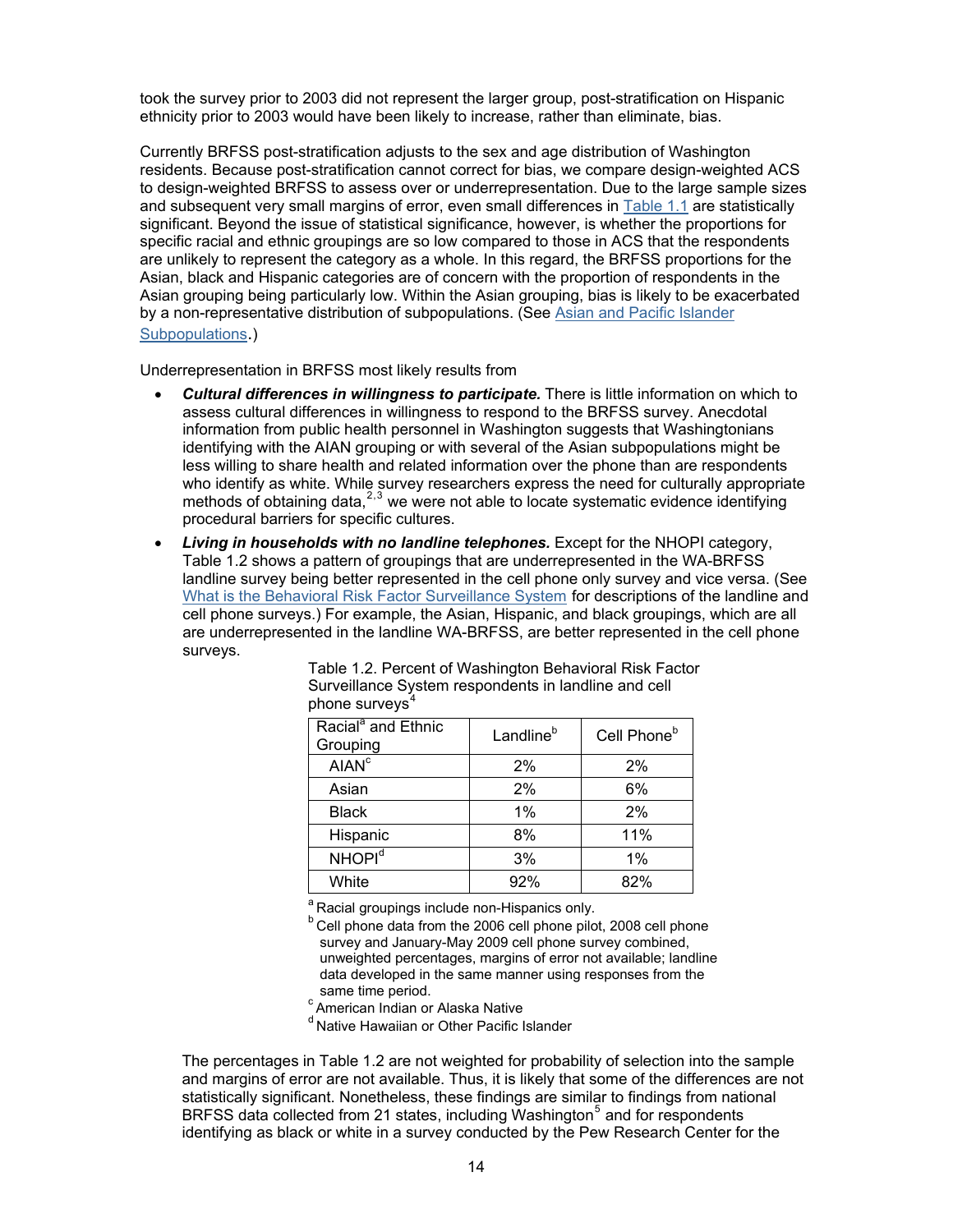<span id="page-14-1"></span><span id="page-14-0"></span>People and the Press.<sup>[6](#page-28-2)</sup> These data suggest that disproportionate use of cell phones relative to landlines accounts for some of the underrepresentation of Washingtonians identifying as black, Hispanic, and especially Asian in the WA-BRFSS data that are currently available (i.e., the cell phone only data have not been integrated into the landline survey).

• *Language barriers*. Combining U.S. Department of Labor estimates of English proficiency from the 2000 U.S. Census<sup>[8](#page-15-1)</sup> with 2000 population counts, about 1.7% of Washington adults have limited proficiency in English or Spanish. Although the congruence of racial or ethnic category with language is not 100%, one can use the U.S. Census data to estimate the proportions of people by racial grouping who are not proficient in English under the assumption that most Washingtonians speaking an African language (not including Arabic) at home would identify with the black grouping, most speaking an Asian language with the Asian grouping, and so on. Using this assumption, between 17%-20% of Washington adults who identify as Asian are not proficient in English: they report speaking an Asian language<sup>[7](#page-28-2)</sup> in the home and speaking English "not well" or "not at all." The range of the estimate depends on whether we include Asians reporting only Asian or Asian in combination with another racial category as the denominator for determining the percent. Based on those reporting one racial category only, the comparable figures are about 8% for Washington residents reporting NHOPI, less than 2% for residents reporting black, and less than 1% for residents reporting AIAN or white. Thus, at the state level, language poses larger barriers for those reporting Asian compared to other categories. Other groupings, however, may be affected at smaller geographic levels of analysis. For example, estimates for those identifying as black or white could be biased due to language barriers in small areas with large recent influxes of people from Africa or Eastern Europe, respectively. (See Hispanic Ethnicity for a discussion of language and bias that likely applies to all groups with language barriers.)

## *Hispanic Ethnicity*

Since BRFSS' inception in 1987, there have been several changes to the Hispanic ethnicity question. (See [How are race and ethnicity collected in BRFSS?\)](#page-10-1) These changes have been relatively minor and likely did not have substantive impacts on the proportions of or findings for those reporting Hispanic ethnicity. For example, the proportion of respondents reporting Hispanic ethnicity remained stable before and after the 2001 change in the order of the race and Hispanic ethnicity questions. In each year of the three years before the change, about 5% (±1%) of WA-BRFSS respondents reported Hispanic ethnicity compared to 4%-5% (±1%) in each of the three years following the change.

In contrast, the addition of a Spanish language questionnaire in 2003 had a major impact on both the proportion of WA-BRFSS participants reporting Hispanic ethnicity and survey findings for this grouping. Following the introduction of the Spanish language questionnaire, the percent of respondents reporting Hispanic ethnicity increased by about 60%, from 5% (± 1%) in 2002 to 8% (± 1%) in 2003. About 3%-5% (±1%) of WA-BRFSS respondents reported Hispanic ethnicity each year from 1987-2002; this increased to 7%-8% (±1%) from 2003-2008.

In addition to the increase in the proportion of respondents reporting Hispanic ethnicity, rates for the Hispanic grouping changed for many variables after the introduction of the Spanish language questionnaire. These changes indicate that estimates before 2003 were not representative of the Hispanic ethnicity category as a whole. Some of these changes were large enough to affect the state rate.

- Health insurance coverage
	- $\circ$  Among those reporting Hispanic ethnicity, the percent reporting no health insurance increased from 20% (±6%) in 2002 to 42% (±4%) in 2003; these percentages ranged from 13%-29% (±6-8%) for each of the six years before the introduction of the Spanish language questionnaire and from 42%-47% (±4%) in the following six years.
	- $\circ$  For 2006-2008 combined, 68% ( $\pm$ 3%) of WA-BRFSS respondents reporting Hispanic ethnicity who took the survey in Spanish reported not having health insurance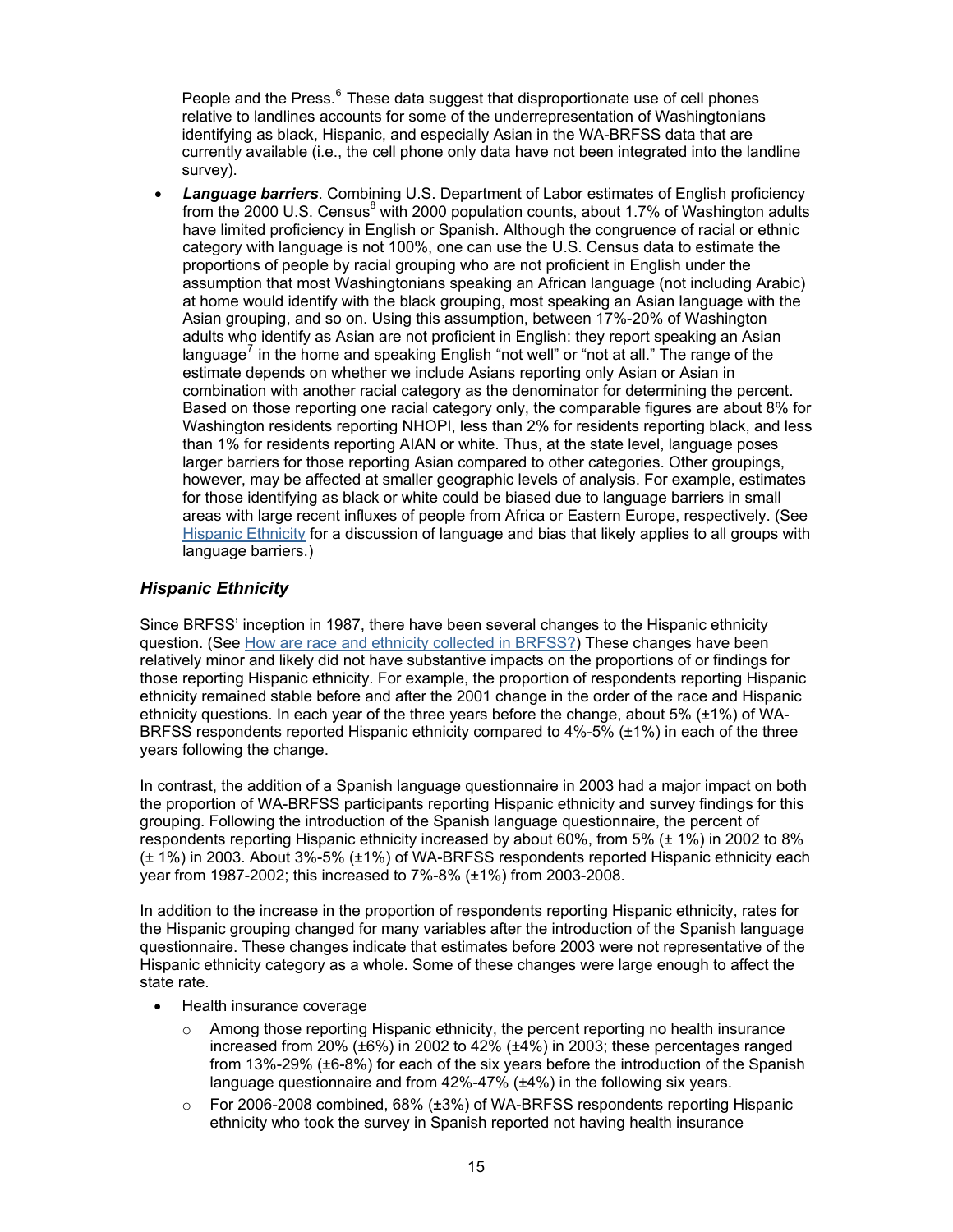<span id="page-15-0"></span>compared to 24% (±3%) who took the survey in English; the percent for those taking the English language survey is similar to the percent for the Hispanic grouping as a whole before the introduction of the Spanish language questionnaire.

- $\circ$  Including Spanish-speaking respondents who did not previously participate changed the statewide percent of those reporting no health insurance. In 2002, 12% (±1%) of all WA-BRFSS participants reported being uninsured compared to 14% (± 1%) in 2003; among those reporting non-Hispanic ethnicity, percentages did not change (12% ±1% in both 2002 and 2003).
- Smoking
	- From 2005-2008 combined,  $2\%$  ( $\pm$ 1%) of females who reported Hispanic ethnicity and took the WA-BRFSS in Spanish reported current smoking compared to 15% (±3%) of females reporting Hispanic ethnicity and taking the survey in English. These differences were not apparent for males reporting Hispanic ethnicity: 19% (±4%) reported current smoking independent of language.
	- $\circ$  The very small proportion of smokers among females who reported Hispanic ethnicity and took the survey in Spanish lowered smoking rates for the Hispanic grouping as a whole. From 2005-2008 combined, 17% (±2) of respondents reporting Hispanic ethnicity who took the survey in English reported smoking compared to 14% (±2%) when including those who took the survey in Spanish.
	- o Including a Spanish language questionnaire has not had a measurable effect on statewide smoking rates: from 2005-2008 combined, 17% (±0.4%) of Washington adults reported current smoking independent of whether those taking the survey in Spanish are included or excluded from the total.

<span id="page-15-1"></span>The changes for the Hispanic grouping after the addition of the Spanish language questionnaire suggest that respondents reporting Hispanic ethnicity who participated in WA-BRFSS before the addition of this option did not represent the group as a whole. This is not surprising given 1) that 30% of adults who reported Hispanic ethnicity on the 2000 U.S. Census also reported speaking English not well or not at all<sup>[8](#page-28-2)</sup> and 2) the relationship between English proficiency and many health factors. Although adding a Spanish language questionnaire does not guarantee representativeness of WA-BRFSS respondents reporting Hispanic ethnicity, $2$  this option reduces one important source of bias.

#### *Asian and Pacific Islander Subpopulations*

Beginning in 2004, the Washington State Department of Health added additional detail for respondents who report Asian or NHOPI either alone or in combination with another race. Respondents are asked "Which one or more of the following best describes your Asian or Pacific Islander heritage?" The interviewer reads all response options irrespective of whether the participant reported Asian or NHOPI. Response options include: Native Hawaiian, Chinese, Japanese, Korean, Filipino, Vietnamese, Cambodian, Asian Indian, Samoan, Guamanian or Chamorro, Other. There are several issues to consider when using these data.

• Although WA-BRFSS allows reporting of more than one subpopulation, for some years, only one subpopulation is available in the database and it is not clear how that one subpopulation is selected. Beginning with 2007, up to three Asian or Pacific Islander subpopulations are available.

Table 1.3. Coding of Asian and Native Hawaiian or Other Pacific Islander (NHOPI) subpopulations in the Washington Behavioral Risk Factor Surveillance System

| Year         | Coding in Analytic File                    |
|--------------|--------------------------------------------|
| 2004         | One Asian or NHOPI subpopulation.          |
| 2005         | All options coded as yes/no                |
| 2006         | One Asian or NHOPI subpopulation           |
| 2007 & later | Up to three Asian or NHOPI subpopulations. |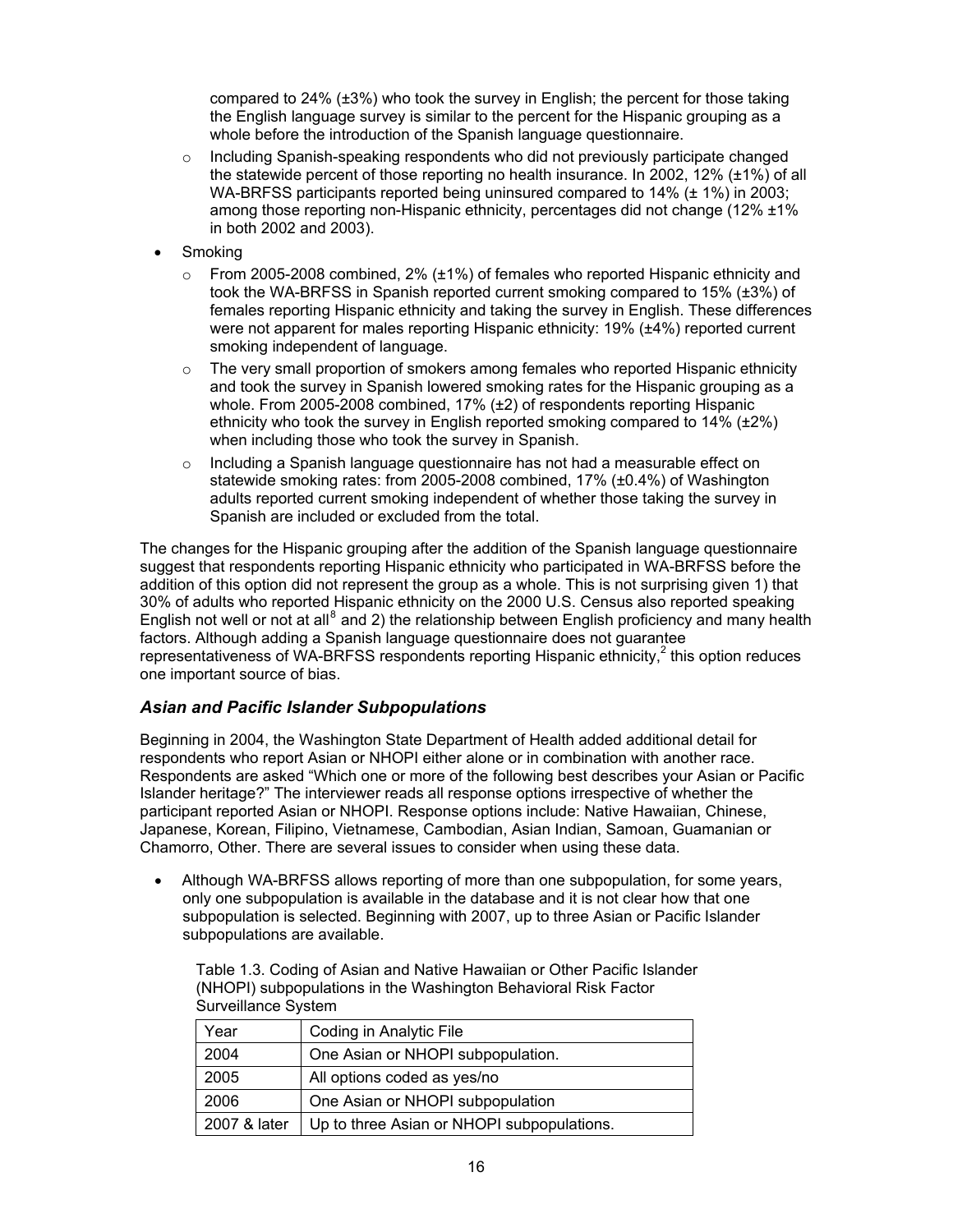<span id="page-16-0"></span>The inconsistencies in coding would likely not substantively affect rates for subpopulations, because a relatively small proportion of respondents report more than one Asian or NHOPI subpopulation. For 2005 and 2007 combined, 4% (± 2%) of residents reporting Asian or NHOPI as their only race reported more than one subpopulation.

- With all response options available irrespective of whether a person reports Asian or NHOPI, not everyone classifies themselves in a manner consistent with state and federal conventions. For example, the U.S. Census and the Washington State birth and death certificate systems classify Filipinos as Asians. In the 2005-2007 WA-BRFSS, however, 30% (±11%) of Filipinos who reported one race only, reported NHOPI. Data analysts have several choices depending on their needs.
	- o When looking only at the racial groupings and not subpopulations within those groupings, use the reported race irrespective of the subpopulation with which the respondent identifies. This method respects the preference of the respondent and provides consistency with national BRFSS data.
	- $\circ$  When comparing subpopulations to the larger groupings, classify respondents as Asian or NHOPI based on their subpopulation following the categories of the U.S. Census. This approach assigns all respondents reporting a specific subpopulation to the same racial grouping and assures that all respondents in a specific subpopulation are also in the larger comparison grouping.
	- o When comparing subpopulations to each other rather than to the larger Asian or NHOPI groupings, use the reported subpopulation irrespective of reported race.
- The proportions of specific Asian subpopulations in WA-BRFSS are not the same as the proportions in the ACS. (See [How well are Washington residents of different racial and](#page-12-0)  [ethnic groupings represented in the Washington BRFSS](#page-12-0) for a discussion of ACS and weighting.) As shown in [Table 1.4,](#page-17-1) Asians reporting Filipino or Japanese are overrepresented, while those reporting Vietnamese or Korean are underrepresented.

The issues discussed for [underrepresentation in BRFSS](#page-13-2) including landline coverage, language barriers, and cultural willingness to participate, likely apply to Asian subpopulations. We have no information on willingness to participate or landline coverage by subpopulation. The 2000 U.S. Census provides information on English proficiency that can be used to evaluate potential language barriers.<sup>8</sup> [\(Table 1.5\)](#page-17-0)

Given the relatively large proportions of Washington residents reporting Vietnamese or Korean also reporting speaking English "not well" or "not at all,", language barriers likely contribute to the underrepresentation of these groups in WA-BRFSS. In contrast, the high level of English proficiency among those reporting Filipino is consistent with an overrepresentation of this group. Large proportions of individuals who are not proficient in English can result in biased estimates, as illustrated by the addition of a Spanish language questionnaire in 2003. (See [Hispanic Ethnicity.](#page-14-1))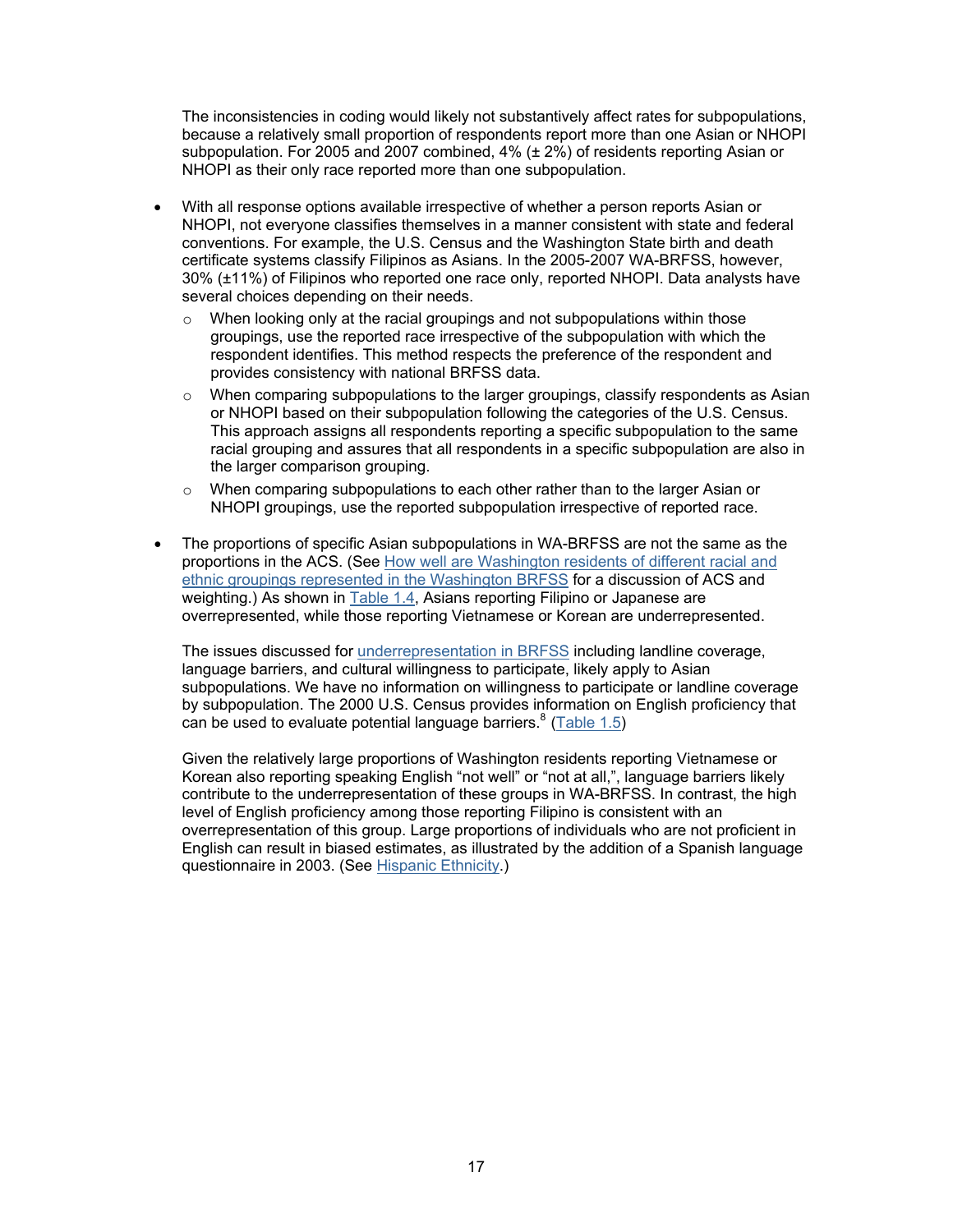<span id="page-17-1"></span><span id="page-17-0"></span>Table 1.4. Percent of Washington respondents ages 18 and older reporting specific Asian subpopulations: 2007 Behavioral Risk Factor Surveillance System (WA-BRFSS) and 2007 American Community Survey (ACS)<sup>a</sup>

|                        | <b>WA-BRFSS design</b><br>weights |                                 | WA-BRFSS design and<br>post-stratification<br>weights |                                 | ACS design weights |                                 |
|------------------------|-----------------------------------|---------------------------------|-------------------------------------------------------|---------------------------------|--------------------|---------------------------------|
| Asian<br>subpopulation | Percent                           | Margin<br>of Error <sup>b</sup> | Percent                                               | Margin of<br>Error <sup>b</sup> | Percent            | Margin of<br>Error <sup>b</sup> |
| Asian Indian           | 12.5                              | 3.5                             | 14.9                                                  | 4.4                             | 10.2               | 1.1                             |
| Cambodian              | NP <sup>c</sup>                   |                                 | NP <sup>c</sup>                                       |                                 | 2.6                | 0.5                             |
| Chinese                | 23.3                              | 4.4                             | 23.7                                                  | 4.8                             | 22.0               | 1.5                             |
| Filipino               | 26.1                              | 4.5                             | 24.5                                                  | 4.8                             | 20.5               | 1.2                             |
| Japanese               | 14.6                              | 3.4                             | 11.1                                                  | 2.8                             | 8.2                | 0.6                             |
| Korean                 | 8.6                               | 2.8                             | 9.3                                                   | 3.5                             | 14.4               | 1.2                             |
| Laotian <sup>c</sup>   | NP <sup>c</sup>                   |                                 | NP <sup>c</sup>                                       |                                 | 2.6                | 0.7                             |
| Vietnamese             | 5.8                               | 2.3                             | 8.0                                                   | 4.1                             | 14.2               | 1.2                             |
| Other <sup>d</sup>     | 6.9                               | 2.7                             | 6.2                                                   | 2.5                             | 5.5                | 0.7                             |

<sup>a</sup> Includes respondents reporting one race (Asian or NHOPI) only. For consistency with ACS, subpopulations include respondents independent of Hispanic ethnicity; fewer than

1% of Asians in Washington also report Hispanic ethnicity. b Based on an alpha of .05; expressed as percent plus or minus.

 $c$  BRFSS data not presented due to fewer than 6 observations.

<sup>d</sup> People reporting Asian as their only race with other or unspecified Asian subpopulation or two or more Asian subpopulations.

> Table 1.5. Estimated percent of Washington residents reporting speaking English "not well" o[r](#page-15-1)  "not at all," ages 5 and older, 2000 U.S. Census $^8$  $^8$

| Subpopulation | Estimated<br>Percent |
|---------------|----------------------|
| Asian Indian  |                      |
| Chinese       | 19                   |
| Filipino      | 5                    |
| Japanese      | 10                   |
| Korean        | 24                   |
| Vietnamese    | 31                   |

#### **Summary and Recommendations**

All of the guidelines presented in [Guidelines for Using Racial and Ethnic Groupings in Data](http://www.doh.wa.gov/Portals/1/Documents/1500/RaceEthnGuidelines.pdf)  [Analysis](http://www.doh.wa.gov/Portals/1/Documents/1500/RaceEthnGuidelines.pdf) apply to presenting WA-BRFSS data by racial and ethnic grouping. This appendix provides one approach for assessing the representativeness of these groupings. A number of findings suggest caution when presenting WA-BRFSS data by racial and ethnic categories. To help assure that those using WA-BRFSS information understand potential bias in the results, authors need to

- Clearly explain the ramifications of excluding Washington residents who do not
	- $\circ$  Speak English or Spanish. This is most important at the state level for the Asian and Asian subpopulations and might be important at smaller geographic levels for other groupings, as well.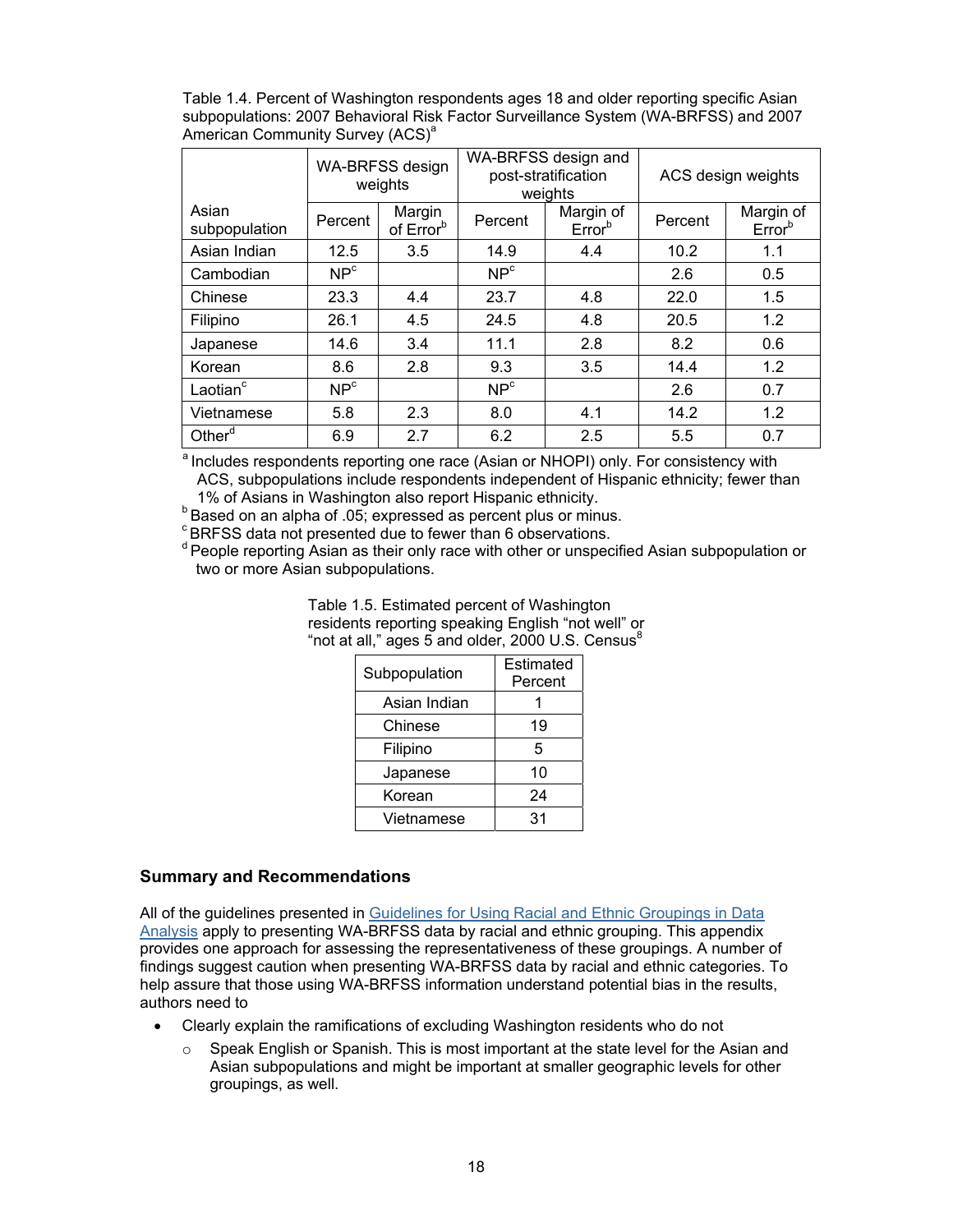- $\circ$  Live in households with landline telephones (although this might be changing; see [What is the Behavioral Risk Factor Surveillance System\)](#page-10-0). This exclusion might affect the Asian, black and Hispanic categories more than the other groupings.
- Assess other information to determine whether data from WA-BRFSS are consistent with information that is less subject to bias. Such information includes:
	- $\circ$  Data from other Washington State databases, such as the death certificate.
	- o Published information from special studies.

For example, relatively low death rates for major causes of death in the Asian grouping in Washington are consistent with low levels of health risk found on many factors measured in BRFSS. Thus, the magnitude of the bias in the WA-BRFSS estimates for the Asian category might not be large enough to obscure findings relative to other racial and ethnic groupings.

Understanding cultural differences in willingness to participate in government-sponsored telephone surveys would likely provide perspective on bias in WA-BRFSS by racial and ethnic grouping. This assessment would require special study developed and implemented in collaboration with stakeholders and leaders representing diverse racial and ethnic groupings. Such a study should include not only Washington residents identifying with the Asian, Hispanic and black groupings that we know are underrepresented in BRFSS, but might also include representatives from other groupings, such as AIAN, who have expressed concern about biased representation. Given the reliance of state and local agencies on BRFSS for policy development and program planning and the Washington State Department of Health's commitment to reducing disparities, developing this understanding and seeking alternative survey approaches, as indicated, could be extremely useful.

#### **EndNotes**

<sup>5</sup> Balluz L. Behavioral Risk Factor Surveillance System Challenges. Centers for Disease Control and Prevention. October 7, 2008, available at

 1 Peytcheva E and Groves RM. Using variation in response rate of demographic subgroups as evidence of

nonresponse bias in survey estimates. J Off Stat 2009; 25(2):193-201<br><sup>2</sup> Link MW, Mokdad AH, Stackhouse HF, Flowers NT. Race, ethnicity and linguistic isolation as determinants of participation in public health surveillance surveys. [serial online] Jan 2006, available at http://www.cdc.gov/pcd/issues/2006/jan/05 0055.htm accessed January 2010.

[http://www.cdc.gov/pcd/issues/2006/jan/05\\_0055.htm](http://www.cdc.gov/pcd/issues/2006/jan/05_0055.htm) accessed January 2010.<br><sup>3</sup> U.S. Department of Health and Human Services. Improving the collection and use of racial and ethnic data in HHS [Internet]. Washington DC: U.S. Department of Health and Human Services, HHS Data Council, December 1999, available at <http://www.aspe.hhs.gov/datacncl/RaceRpt/index.htm>accessed February 2010.

<sup>&</sup>lt;sup>4</sup> Wynkoop Simmons K, Wintz JC. Conducting a Telephone Survey with "Cell Phone Only" Households. Washington State Department of Health and the Gilmore Research Group. Presented at the Puget Sound Research Forum June 18, 2009.

http://www.chronicdisease.org/files/public/AGM08\_TUE\_TheStateofBRFSS.pdf accessed February 5, 2010.

 $<sup>6</sup>$  Pew Research Center for the People and the Press. The Cell Phone Challenge to Survey Research.</sup> Summary of Findings. May 16, 2006, available at<http://people-press.org/report/276/> accessed September 2009.

<sup>&</sup>lt;sup>7</sup> Asian languages include Chinese, Gujarathi, Hindi, Japenese, Korean, Miao/Hmong, Mon-Khmer Cambodian, Other Asian, Other Indic, Tagalog, Tai, Urdu, Vietnamese.

<sup>&</sup>lt;sup>8</sup> U.S. Department of Labor. The LEP Special Tabulation of Census 2000 Data on Limited English Proficient Adults, available at <http://www.doleta.gov/reports/censusdata/introduction.cfm>accessed July 2009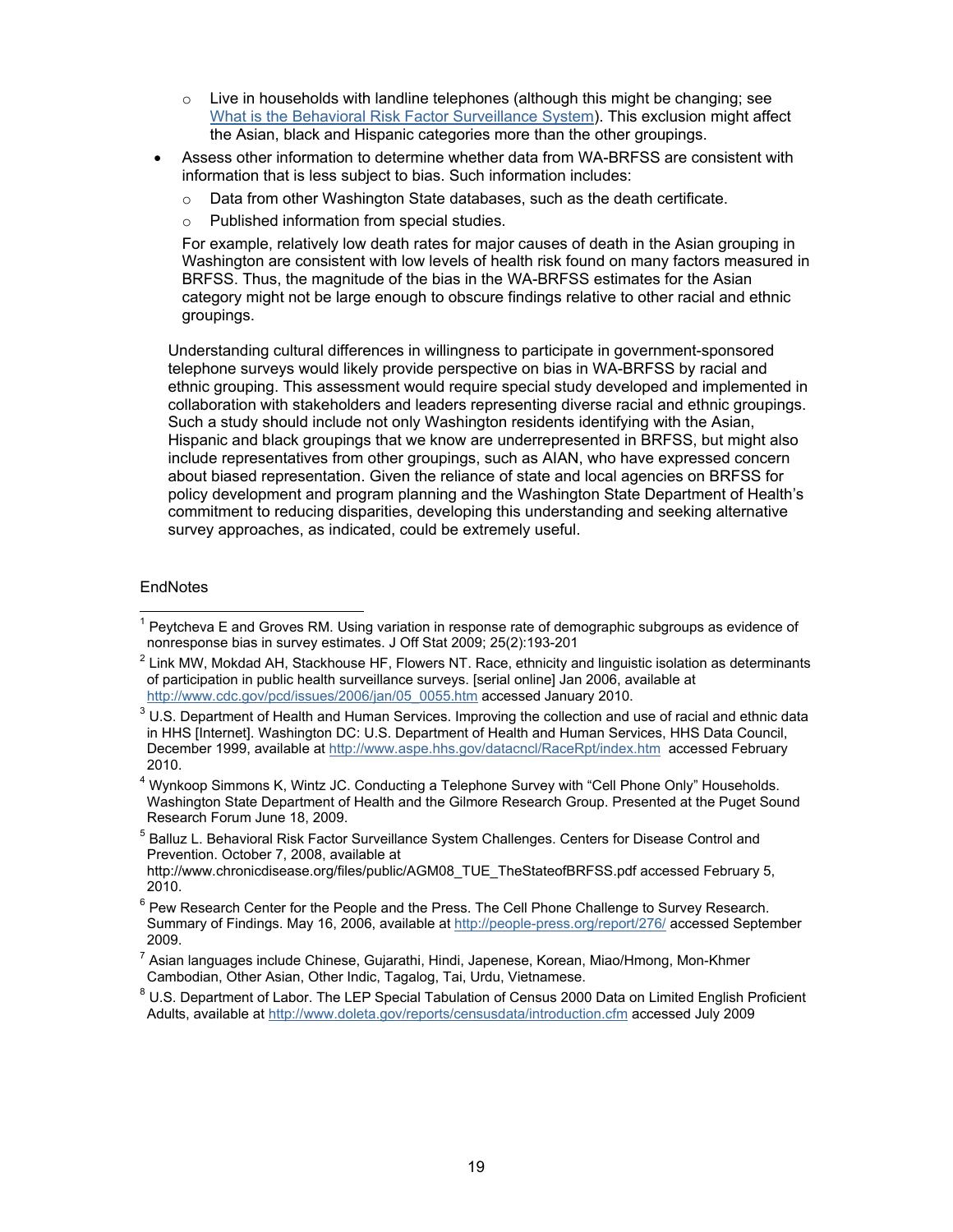# <span id="page-19-0"></span>**Appendix 2: Methods for Assigning Washington Residents Reporting More Than One Race to a Single Racial Category**

More Than One Race in Washington State [Bridging Methods](#page-20-0) [Recommendations for Assigning Multiple to Single Racial Groupings](#page-22-0)

## **More Than One Race in Washington State**

In the 2000 U.S. Census, 3.6% of Washingtonians identified with two or more racial categories. Based on the 2007 American Community Survey (ACS), this percent has not changed. Younger Washingtonians are more likely to report (or have a proxy report) more than one racial category compared to older residents. (Table 2.1)

|                   | $\sim$ . The state of the state of the state of the state of the state of the state of the state of the state of the state of the state of the state of the state of the state of the state of the state of the state of the st<br>one racial category by age group, American Communities Survey 2005-2007 |
|-------------------|------------------------------------------------------------------------------------------------------------------------------------------------------------------------------------------------------------------------------------------------------------------------------------------------------------|
| Percent with more | Percent with more                                                                                                                                                                                                                                                                                          |

Table 2.1. Percent (point estimate) of Washingtonians reporting more than

|           | Percent with more |           | Percent with more |
|-----------|-------------------|-----------|-------------------|
| Age Group | than one race     | Age Group | than one race     |
| $5$       | 8.3%              | $35 - 44$ | 2.3%              |
| $5 - 9$   | 7.0%              | $45 - 54$ | 2.0%              |
| $10 - 14$ | 6.3%              | $55 - 64$ | 1.5%              |
| $15 - 19$ | 5.7%              | $65 - 74$ | 1.2%              |
| $20 - 24$ | 4.2%              | $75 - 84$ | 0.9%              |
| $25 - 29$ | 3.3%              | $85+$     | 0.5%              |
| $30 - 34$ | 2.6%              |           |                   |
|           |                   |           |                   |

The percent reporting more than one racial category also varies by category. In the 2007 ACS, about 47% of people reporting American Indian or Alaska Native (AIAN) also reported one or more additional racial groupings; 40% of Native Hawaiians or other Pacific Islanders (NHOPI) also reported one or more additional categories, as did 24% of blacks, 17% of Asians, 9% of other, and 4% of whites. Of Washingtonians reporting more than one racial grouping, about onequarter reported both AIAN and white, one-quarter reported Asian and white, and 20% reported black and white. No single combination predominates and it is unlikely that a "more than one race" category is meaningful in Washington.

Most Washington State Department of Health data systems currently allow respondents to select more than one racial grouping. (See [Data Collection](#page-3-0).) Data analysts face challenges, however, in providing information on multiple racial groupings when using these datasets for public health assessment. Common obstacles include:

- Small numbers in specific combinations of groupings. (See [Appendix 3](#page-24-0) for examples.)
- Lack of denominators for datasets in which rates and especially age-adjusted rates are needed. (See [Alternative Racial and Ethnic Groupings.\)](#page-7-0)
- Potential bias due to underreporting. For example, in contrast to the percentages in Table 2.1, for children under age 15, more than one race was recorded on fewer than 2% of 2004-2006 Washington State Cancer Registry (WSCR) records and fewer than 0.5% of 2005-2007 death certificates. Similarly, for ages 15-54, more than one racial category was included on fewer than 1% – and for most age groups fewer than 0.5% – of WSCR records and on fewer than 0.1% of death certificates.
- Discontinuities in assessing trend over time. (See [Time Trends.](#page-8-1))

These challenges often constrain data analysts to exclude records with more than one racial category or assign these records to a single racial grouping. The method for assigning to a single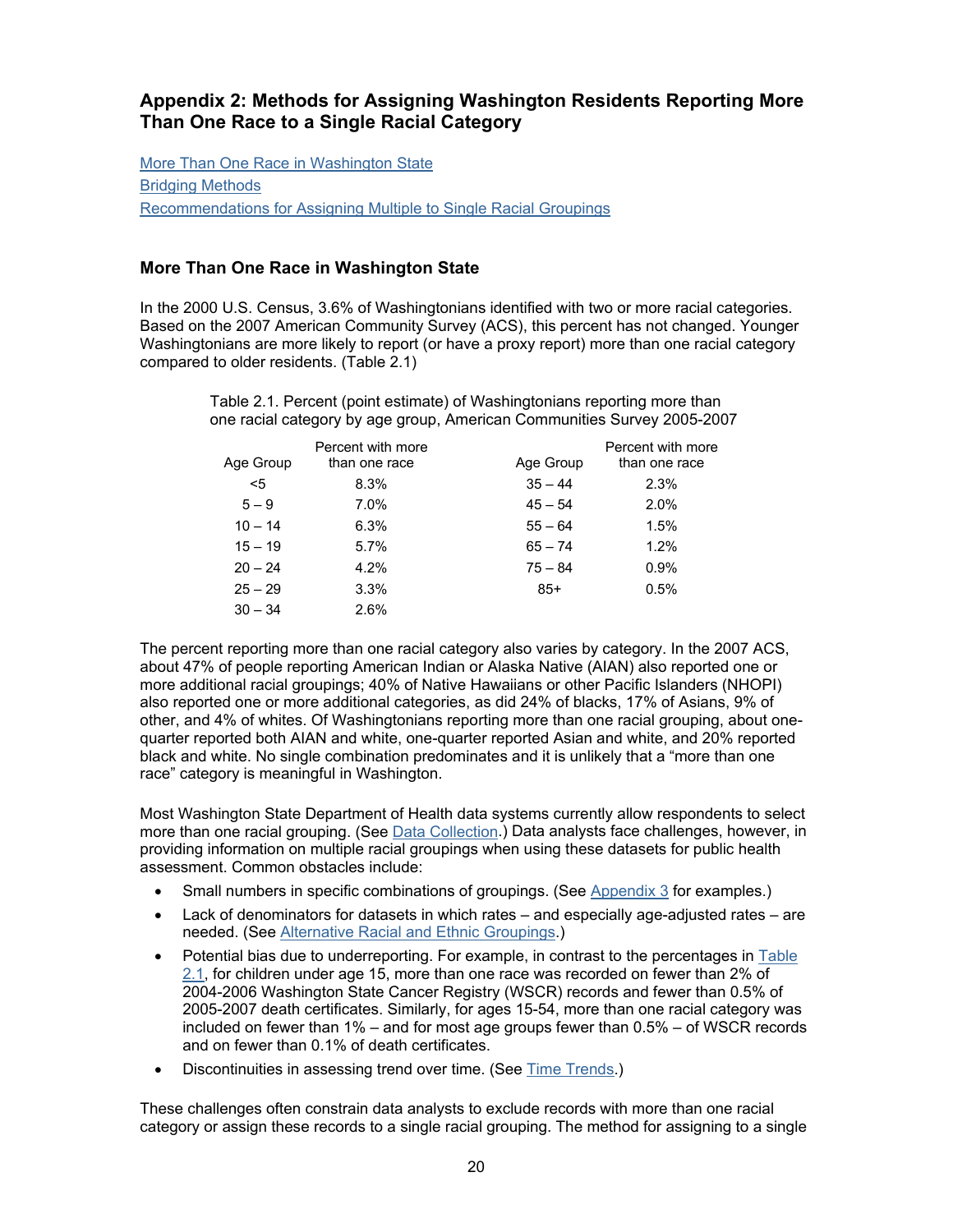<span id="page-20-1"></span><span id="page-20-0"></span>race that best honors self-identification is to include a question on single race for those who initially report two or more categories. The analyst can use the self-reported single racial category if it is not feasible to use multiple categories. Collecting a single racial grouping for those initially reporting more than one category, however, is not always possible. Even when feasible, many people who initially report more than one racial category do not then report a single grouping.

Table 2.2. Sample sizes (n) and weighted percent distribution (with 95% confidence intervals) of single racial groupings selected by respondents initially reporting more than one race: 2006-2008 Washington State Behavioral Risk Factor Surveillance System (BRFSS) and 1997-2000 National Health Interview Survey

|                    |      | 2006-2008 Washington State BRFSS |                                                         |              |              |                        |  |
|--------------------|------|----------------------------------|---------------------------------------------------------|--------------|--------------|------------------------|--|
| Multiple           |      |                                  | <b>Single Racial Grouping</b>                           |              |              |                        |  |
| Racial<br>Grouping | n    | AIAN <sup>a</sup>                | API <sup>b</sup>                                        | <b>Black</b> | White        | Don't Know/<br>Refused |  |
| AIAN/White         | 1358 | 15% (12-18)                      |                                                         |              | 75 % (71-78) | 10% (8-13)             |  |
| API/White          | 250  |                                  | 26% (19-34)                                             |              | 50% (42-58)  | 24% (18-32)            |  |
| Black/White        | 87   |                                  |                                                         | 45% (30-62)  | 34% (21-50)  | 21% (12-34)            |  |
|                    |      |                                  | 1997-2000 National Health Interview Survey <sup>c</sup> |              |              |                        |  |
| AIAN/White         | 1593 | 21%                              |                                                         |              | 74%          | 5%                     |  |
| API/White          | 1147 |                                  | 40%                                                     |              | 41%          | 19%                    |  |
| Black/White        | 1138 |                                  |                                                         | 45%          | 27%          | 28%                    |  |

a American Indian or Alaska Native

b Asian and Pacific Islander, combined for comparability with Parker et al.

<sup>c</sup> Parker JD, Schenker N, Ingram DD, Weed JA, Heck KE, Madans JH. Bridging between two standards for collecting information on race and ethnicity: an application to Census 2000 and vital rates. Public Health Reports 2004; 119:192-204; confidence intervals not available

## **Bridging Methods**

Bridging methods are sets of rules or statistical models that assign individuals reporting more than one race to one or more single racial categories. Bridging estimates are made only for records with more than one race under the assumption that records with a single race would have had the same race irrespective of whether respondents could select one or more than one racial category. Bridging methods can be **[deterministic](#page-20-1)** (i.e., assigning records based on a set of rules external to the dataset) or **[probabilistic](#page-21-0)** (i.e., assigning records according to a set of probabilities).

Commonly used **deterministic bridging** methods include:

- **Whole assignment:** assign an individual's responses to one racial grouping using the single racial grouping that
	- o Has the smallest count (**smallest group**).
	- o Has the largest count other than white (**largest group other than white**).
	- o Has the largest count (**largest group**).
	- $\circ$  Is the grouping that other individuals having the same combination of races identify with most strongly (**plurality**).
- **Fractional assignment:** assign an individual's responses as fractions of multiple categories using
	- o Equal fractions for each reported category (**equal fractions**).
	- $\circ$  The fractional proportion of individuals identifying most strongly with each racial category based on data (**preferred fractions**).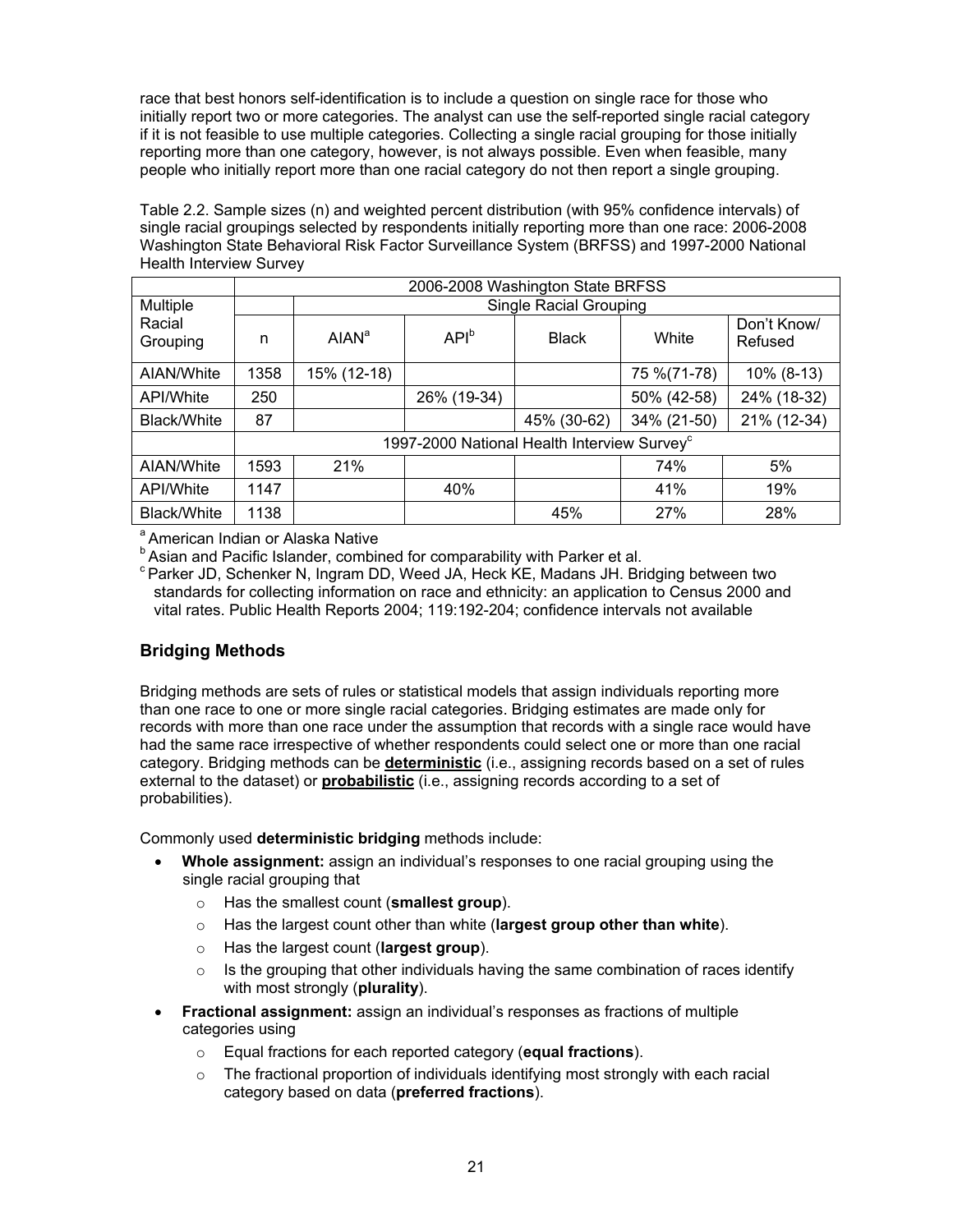<span id="page-21-1"></span><span id="page-21-0"></span>• **All inclusive:** assign an individual's responses to each racial category reported. In this case, the sum of the categories totals more than 100%.

Table 2.3 shows assignment of single racial categories using deterministic bridging methods for a Washington resident who reports both black and white.

|                                  |              | <b>Number assigned to:</b> |
|----------------------------------|--------------|----------------------------|
| <b>Method</b>                    | <b>Black</b> | <b>White</b>               |
| <b>Whole Assignment</b>          |              |                            |
| Smallest group                   | 1            |                            |
| Largest group other than white   | 1            |                            |
| Largest group                    |              |                            |
| Plurality                        |              |                            |
| <b>Fractional Assignment</b>     |              |                            |
| <b>Equal fractions</b>           | 0.5          | 0.5                        |
| Preferred fractions <sup>a</sup> | 0.63         | 0.37                       |
| <b>All Inclusive</b>             |              |                            |

Table 2.3. Deterministic assignment to a single racial category for a respondent reporting with both black and white racial groupings

<sup>a</sup> Based on national fractions in Parker et al.<sup>[1](#page-22-1)</sup> reproduced in Table 2.4.

**Probabilistic methods** that assign some records with a specific combination of racial categories to a single category and other records with the same combination to a different category (or categories) include:

- **Hot deck imputation:** assign the racial grouping of the "nearest neighbor" within the dataset. The "nearest neighbor" has similar demographic characteristics to the record with more than one racial grouping and has a single racial grouping that is the same as one of the groupings in the multiple race record.
- **Regression:** assign an individual to a single racial category based on information about relationships between selected covariates and the category a respondent would have chosen under the system that allowed respondents to select one racial category only.

Because the regression method is based on data about preferences of people identifying with more than one racial grouping, it is likely the most accurate method for assigning a record to the racial category the respondent would have chosen under the system allowing selection of one category only. The regression method, however, is difficult to implement. Additionally, we know of no Washington data that are sufficiently robust for developing assignment algorithms. The Washington BRFSS collects data that, in theory, would enable development of regression algorithms, but barriers to using these data include:

- Large proportions of respondents who initially report more than one racial grouping do not then provide a single race. (See [Table 2.2\)](#page-20-0)
- Small numbers for most combinations of multiple racial categories make probability estimates for these groups unreliable. As shown in [Table 2.2,](#page-20-0) the confidence intervals for the single racial groupings for participants reporting both black and white are large even though this category is the third largest multiple racial category in Washington.

The National Center for Health Statistics (NCHS) has developed regression algorithms based on the National Health Interview Survey. This survey asked people initially reporting more than one racial category to select a single grouping by asking, "Which one of these groups would you say BEST represents your race?" NCHS then developed models that best assigned people reporting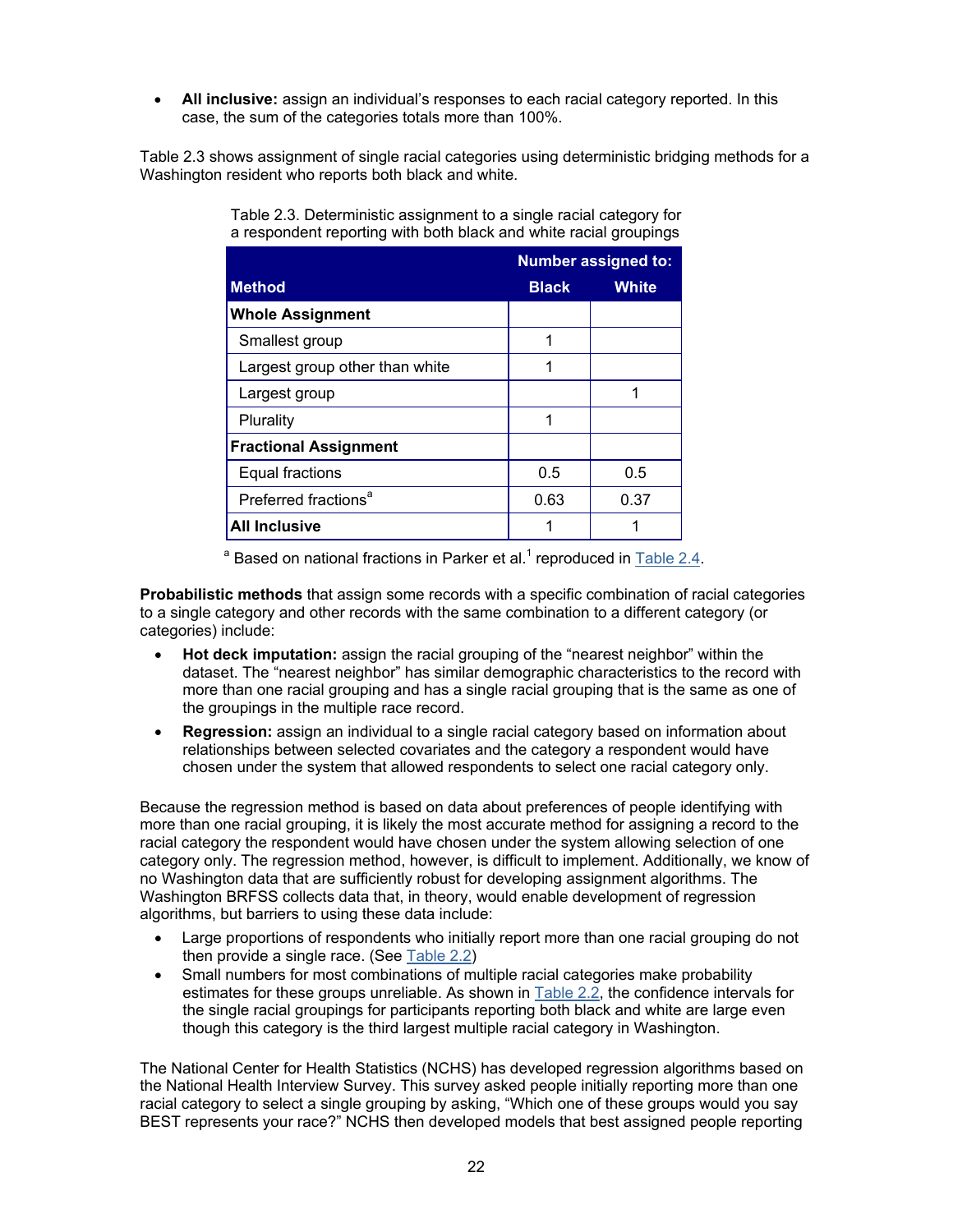<span id="page-22-2"></span><span id="page-22-1"></span><span id="page-22-0"></span>multiple races to the single category they had selected. Factors (covariates) in the regression models that are used in the current NCHS algorithms include age, Hispanic or non-Hispanic ethnicity, sex, region of the U.S., county-specific index of urbanicity, and county-specific racial composition.<sup>[1](#page-28-1)</sup> The NCHS Procedures for Multiple-Race and Hispanic Origin Data: Collection, [Coding, Editing, and Transmitting](http://www.cdc.gov/nchs/data/dvs/Multiple_race_documentation_5-10-04.pdf) provides examples of implementing this model.<sup>[2](#page-28-1)</sup> Of note is that in example 1, a person reporting Asian or Pacific Islander (API) and white categories has a 40% probability of being assigned to API and 60% to white; in example 3, the probabilities of a person reporting API and white are 88% and 12%, respectively. The large differences in probabilities in these examples illustrate the importance of the covariates. (NCHS does not separate Asians and NHOPIs for bridging, because the previous standard combined these groups.)

#### **Recommendations for Assigning Multiple to Single Racial Groupings**

- Use bridged data developed using a [regression method](#page-21-1) if possible. In most instances this is only possible when these data are provided by an external organization, such as NCHS providing bridged birth and death certificate data.
- Use all other bridging methods with caution.
- If using fractional assignment, use the national fractions from Table 4 in Parker et al. reproduced in  $Table 2.4$ <sup>[1](#page-22-1)</sup> In the absence of local information, the national fractions are likely to be reasonable for Washington given the correspondence of the National Health Interview Survey and Washington BRFSS fractions shown in [Table 2.2.](#page-20-0) As with the NCHS regression algorithms, these fractions assign Asians and NHOPIs to one API grouping because the API grouping was the standard under the old system of data collection.

|                        | Single-race assignment |         |       |       |
|------------------------|------------------------|---------|-------|-------|
| Multiple-race response | $AIAN^b$               | $API^c$ | Black | White |
| AIAN/API               | 63.3                   | 36.7    |       |       |
| AIAN/black             | 15.9                   |         | 84.1  |       |
| AIAN/white             | 22.4                   |         |       | 77.6  |
| API/black              |                        | 41.4    | 58.6  |       |
| API/white              |                        | 40.9    |       | 59.1  |
| Black/white            |                        |         | 62.9  | 37.1  |
| AIAN/API/black         | 26.8                   | 25.4    | 47.8  |       |
| AIAN/API/white         | 2.2                    | 8.7     |       | 89.1  |
| AIAN/black/white       | 18.7                   |         | 57.4  | 23.9  |
| API/black/white        |                        | 12.0    | 11.9  | 76.1  |
| AIAN/API/black/white   | 0.9                    | 1.0     | 2.1   | 95.9  |

Table 2.4. Percent distribution of single-race assignment after application of the NHIS<sup>b</sup>regression method to bridge multiple-race counts to single-race categories: public-use Census Modified Race Summary file, United States, 2000<sup>a</sup>

<sup>a.</sup> Reproduced from Parker JD, Schenker N, Ingram DD, Weed JA, Heck KE, Madans JH. Bridging between two standards for collecting information on race and ethnicity: an application to Census 2000 and vital rates. Public Health Reports 2004; 119:192-204. Available at [http://wonder.cdc.gov/wonder/help/populations/bridged-](http://wonder.cdc.gov/wonder/help/populations/bridged-race/PublicHealthReports119-2-p192.pdf)

[race/PublicHealthReports119-2-p192.pdf](http://wonder.cdc.gov/wonder/help/populations/bridged-race/PublicHealthReports119-2-p192.pdf); NHIS: National Health Interview Survey b AIAN: American Indian or Alaska Native

<sup>c</sup> API: Asian or Pacific Islander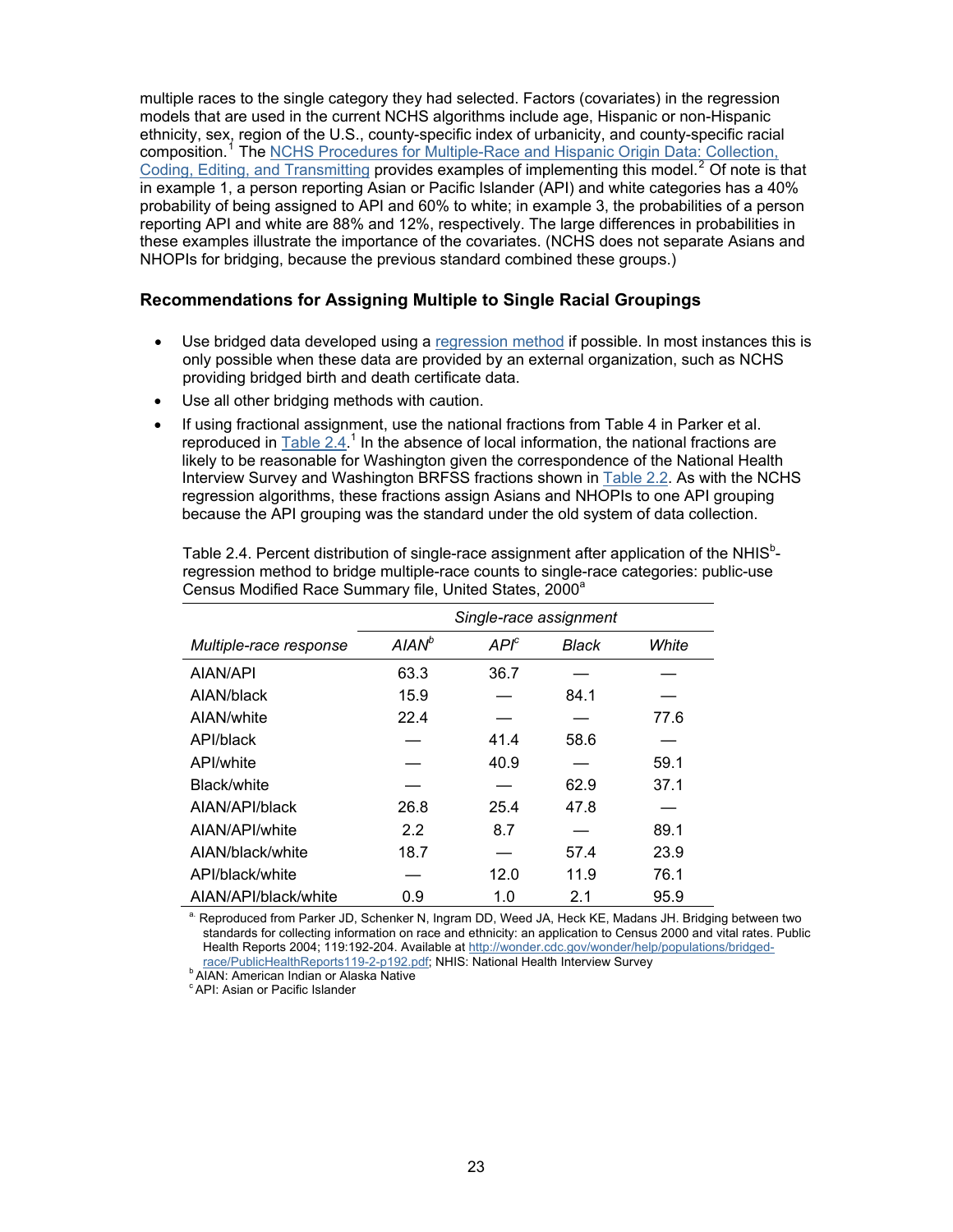**EndNotes** 

<u>[race/PublicHealthReports119-2-p192.pdf](http://wonder.cdc.gov/wonder/help/populations/bridged-race/PublicHealthReports119-2-p192.pdf)</u> .<br><sup>2</sup> Division of Vital Statistics, National Center for Health Statistics. Centers for Disease Control and Prevention. NCHS Procedures for Multiple-Race and Hispanic Origin Data: Collection, Coding, Editing, and Transmitting. May 7, 2004, retrieved March 9, 2010 from [http://www.cdc.gov/nchs/data/dvs/Multiple\\_race\\_docu\\_5-10-04.pdf](http://www.cdc.gov/nchs/data/dvs/Multiple_race_docu_5-10-04.pdf)

 1 Parker JD, Schenker N, Ingram DD, Weed JA, Heck KE, Madans JH. Bridging between two standards for collecting information on race and ethnicity: an application to Census 2000 and vital rates. Public Health Reports 2004; 119:192-204. Available at [http://wonder.cdc.gov/wonder/help/populations/bridged-](http://wonder.cdc.gov/wonder/help/populations/bridged-race/PublicHealthReports119-2-p192.pdf)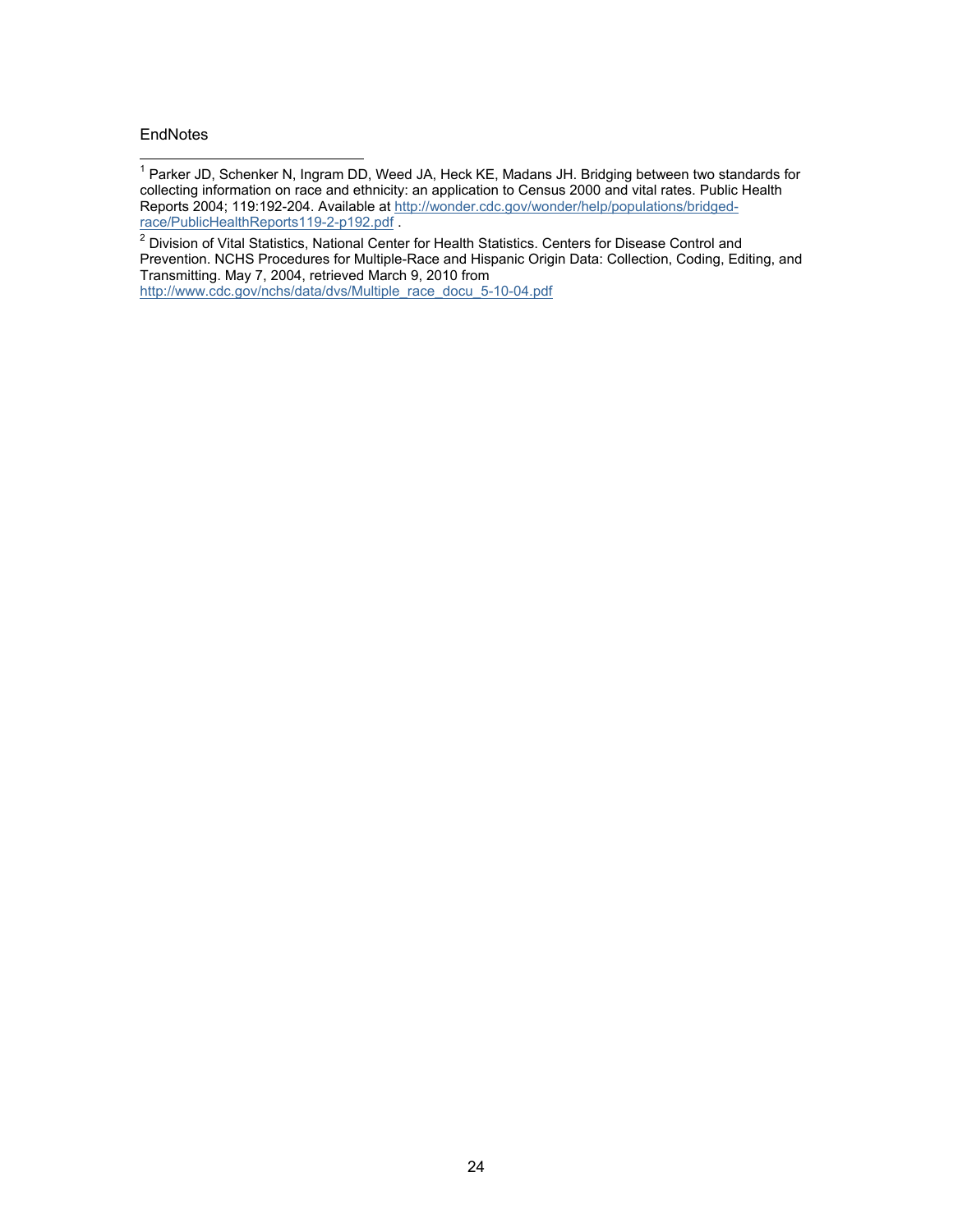<span id="page-24-0"></span>**Appendix 3: Numbers of Events or Respondents among Washington Residents by Race and Ethnicity in Selected Washington State Department of Health Datasets** 

|                                   | 2007 Deaths        | 2007 Births <sup>1</sup> | 2005-2007 BRFSS <sup>2</sup> |
|-----------------------------------|--------------------|--------------------------|------------------------------|
| <b>TOTAL</b>                      | 47,115             | 88,921                   | 72,943                       |
| Hispanic                          | 1,098              | 16,839                   | 3,954                        |
| Single race, non-Hispanic         |                    |                          |                              |
| AIAN <sup>3</sup>                 | 596                | 1,559                    | 907                          |
| Asian                             | 1,351 <sup>4</sup> | 7,225                    | 1,415                        |
| Asian Indian                      | 122                | 1,358                    | 175                          |
| Chinese                           | 233                | 1,167                    | 302                          |
| Filipino                          | 282                | 1,244                    | 333                          |
| Japanese                          | 260                | 440                      | 275                          |
| Korean                            | 190                | 737                      | 128                          |
| Cambodian                         | NA <sup>5</sup>    | <b>NA</b>                | 19                           |
| Laotian                           | <b>NA</b>          | <b>NA</b>                | 19                           |
| Vietnamese                        | 120                | 1,140                    | 71                           |
| Other Asian                       | 152                | 1,139                    | 93                           |
| <b>Black</b>                      | 1,220              | 3,527                    | 935                          |
| <b>NHOPI</b> <sup>6</sup>         | $134^7$            | 900                      | 127                          |
| Hawaiian                          | 23                 | 78                       | 55                           |
| Guamanian                         | 31                 | 173                      | 17                           |
| Samoan                            | 42                 | 324                      | 39                           |
| Other Pacific Islander            | 41                 | 325                      | 16                           |
| White                             | 42,444             | 55,833                   | 62,956                       |
| Other                             |                    |                          | 178                          |
| Two races, non-Hispanic           |                    |                          |                              |
| AIAN, Asian                       | 4                  | 26                       | 13                           |
| AIAN, Black                       | $\overline{7}$     | 60                       | 40                           |
| AIAN, NHOPI                       | 0                  | 12                       | 5                            |
| AIAN, White                       | 116                | 744                      | 1,370                        |
| Asian, Black                      | 4                  | 63                       | 8                            |
| Asian, NHOPI                      | 6                  | 95                       | 45                           |
| Asian, White                      | 37                 | 766                      | 172                          |
| Black, NHOPI                      | 0                  | 23                       | $\overline{4}$               |
| Black, White                      | 33                 | 526                      | 85                           |
| NHOPI, White                      | 8                  | 130                      | 60                           |
| Other                             | 0                  | 0                        | 28                           |
| Three or more races, non-Hispanic |                    |                          |                              |
| Total                             | 7                  | 235                      | 96                           |
| White, Black, AIAN                | 5                  | 89                       |                              |
| White, Black, Asian               | 0                  | 25                       |                              |
| White, Black, NHOPI               | 0                  | $\overline{2}$           |                              |
| White, AIAN, Asian                | $\overline{2}$     | 24                       |                              |
| White, AIAN, NHOPI                | 0                  | 12                       |                              |
| White, Asian, NHOPI               | 0                  | 63                       |                              |
| Black, AIAN, Asian                | 0                  | 4                        |                              |
| Black, AIAN, NHOPI                | 0                  | 0                        |                              |
| Black, Asian, NHOPI               | 0                  | 0                        |                              |
| AIAN, Asian, NHOPI                | 0                  | $\overline{2}$           |                              |
| Four or more races, non-Hispanic  |                    |                          |                              |
| Total                             | 0                  | 14                       |                              |
| Unknown, non-Hispanic             |                    |                          |                              |
| Total                             | 50                 | 358                      | 545                          |

and ethnic<br>group. group.<br><sup>2</sup> Behavioral Risk Factor **Surveillance** System  $3$  American Indian/Alaska Native <sup>4</sup> Subpopulations include 8 people selecting more than 1 Asian ethnicity. <sup>5</sup> Not available <sup>6</sup> Native Hawaiian or Other Pacific Islander <sup>7</sup> Subpopulations include 3 people selecting more than 1 NHOPI

ethnicity.

<sup>1</sup> Births are classified according to mother's race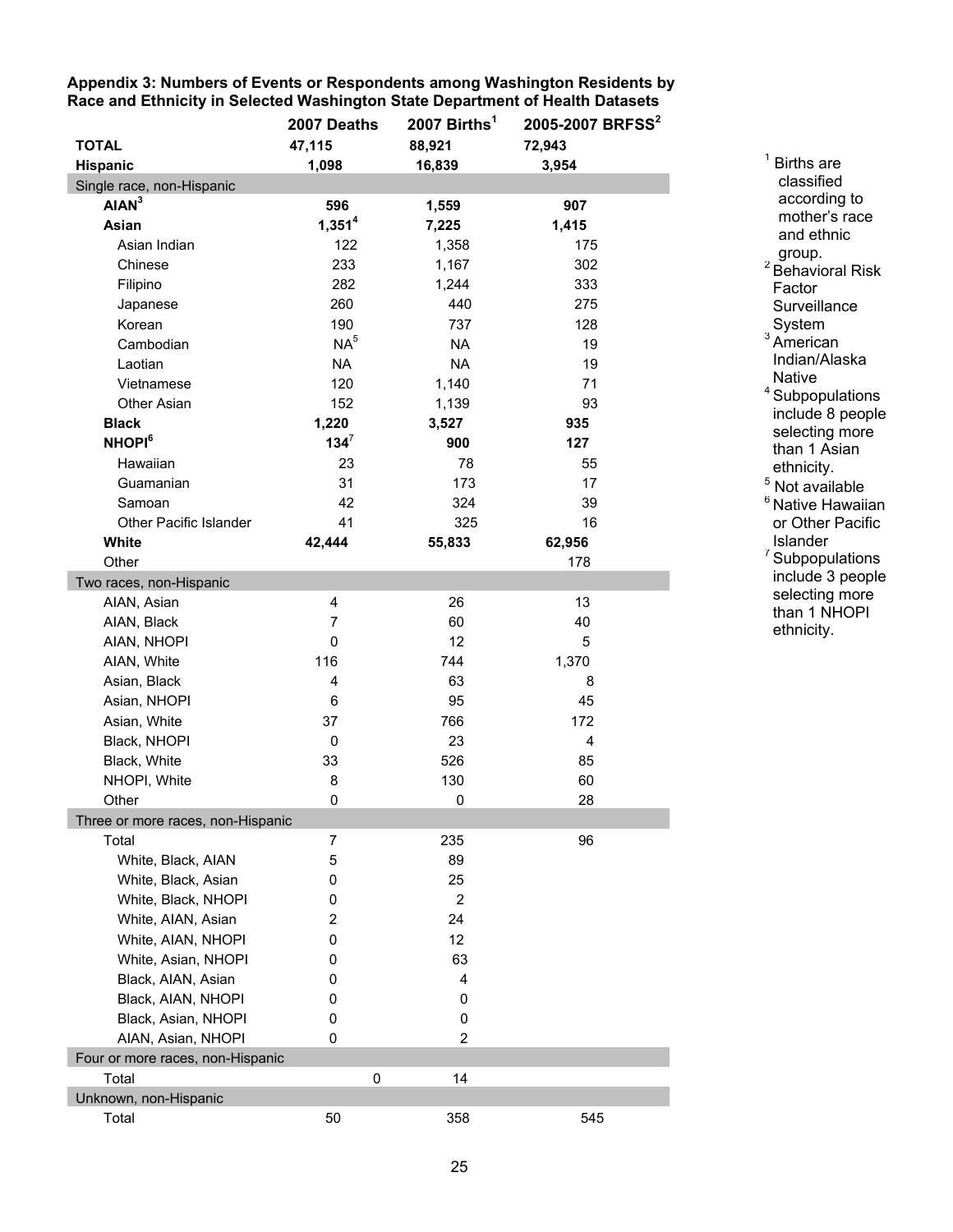# <span id="page-25-0"></span>**Appendix 4: Comparison of Rates Using Single Race Only and Bridged Files**

#### **Background**

Comparison of Rates by Racial and Ethnic Groupings Using Alternative Population Estimates [Washington State Age-Adjusted Death Rates per 100,000, 2005-2007](#page-27-0) [Washington State Age-Adjusted Cancer Incidence per 100,000, 2005-2007](#page-28-3)

## **Background**

As described in [Alternative Racial and Ethnic Groupings,](#page-7-0) it is not currently possible to use the [recommended racial and ethnic groupings](#page-6-0) for rates of health events that require census-based denominators. Of the two options available for alternate groupings, we recommend using single race only and excluding records with more than one racial category.

The other approach, which we do not recommend, is to use a file that assigns records with more than one racial category to a single grouping using a process called "bridging." While this option uses all available records, the census-based population denominators in Washington State that are consistent with this approach currently do not separate the Asian and NHOPI categories. In addition to this limitation, the assignment of records with more than one racial category to a single category can be problematic. (See [Appendix 2](#page-19-0).)

## **Comparison of Rates by Racial and Ethnic Groupings Using Alternative Population Estimates**

Figures [4.1](#page-27-0) and [4.2](#page-28-3) present age-adjusted mortality and cancer incidence rates, respectively. Each chart provides rates developed using groupings that correspond to those in the two currently available census-based population estimates. The numbers of events used to calculate some of the rates are relatively small, as indicated by a wide confidence interval. These rates would likely not be presented in a health assessment. They are presented here not as part of a health assessment, but rather to illustrate differences in alternative approaches to developing rates. The charts illustrate three phenomena.

- Rates for the combined Asian and NHOPI grouping (formerly called "Asian or Pacific Islander") are similar to the rates for the Asian category, but not the NHOPI category. In Washington about 17 times more people classify themselves as Asian than as NHOPI. The NHOPI category is effectively "lost" when combining the NHOPI and Asian groupings.
- For the most part, rates for the NHOPI grouping are higher than rates for the Asian grouping. The differences are particularly evident for the death data where rates for the NHOPI grouping are statistically significantly higher than those for the Asian category for four of the six causes of death presented. For cancer incidence, rates for the NHOPI grouping are statistically significantly higher than those for the Asian grouping for all causes of cancer and for prostate cancer.
- For the most part, rates for a specific racial grouping are similar irrespective of whether records with more than one racial category are assigned to a single category or excluded. The size of these differences, however, varies with bridging method. (See [Appendix 2](#page-19-0) for a discussion of bridging and recommended methods.)

The National Center for Health Statistics uses a probabilistic regression method for bridging. Probabilistic regression is the method that is most likely to assign records with more than one racial category to the category the decedent's next of kin would have selected had they been asked to list one racial category only. With this method of bridging, the choice of groupings based on availability of population estimates does not affect interpretation of the findings.

The Washington State Cancer Registry (WSCR) follows the Surveillance, Epidemiology, and End Results (SEER) deterministic rules for assigning records with more than one race to a single category. The North American Association of Central Cancer Registries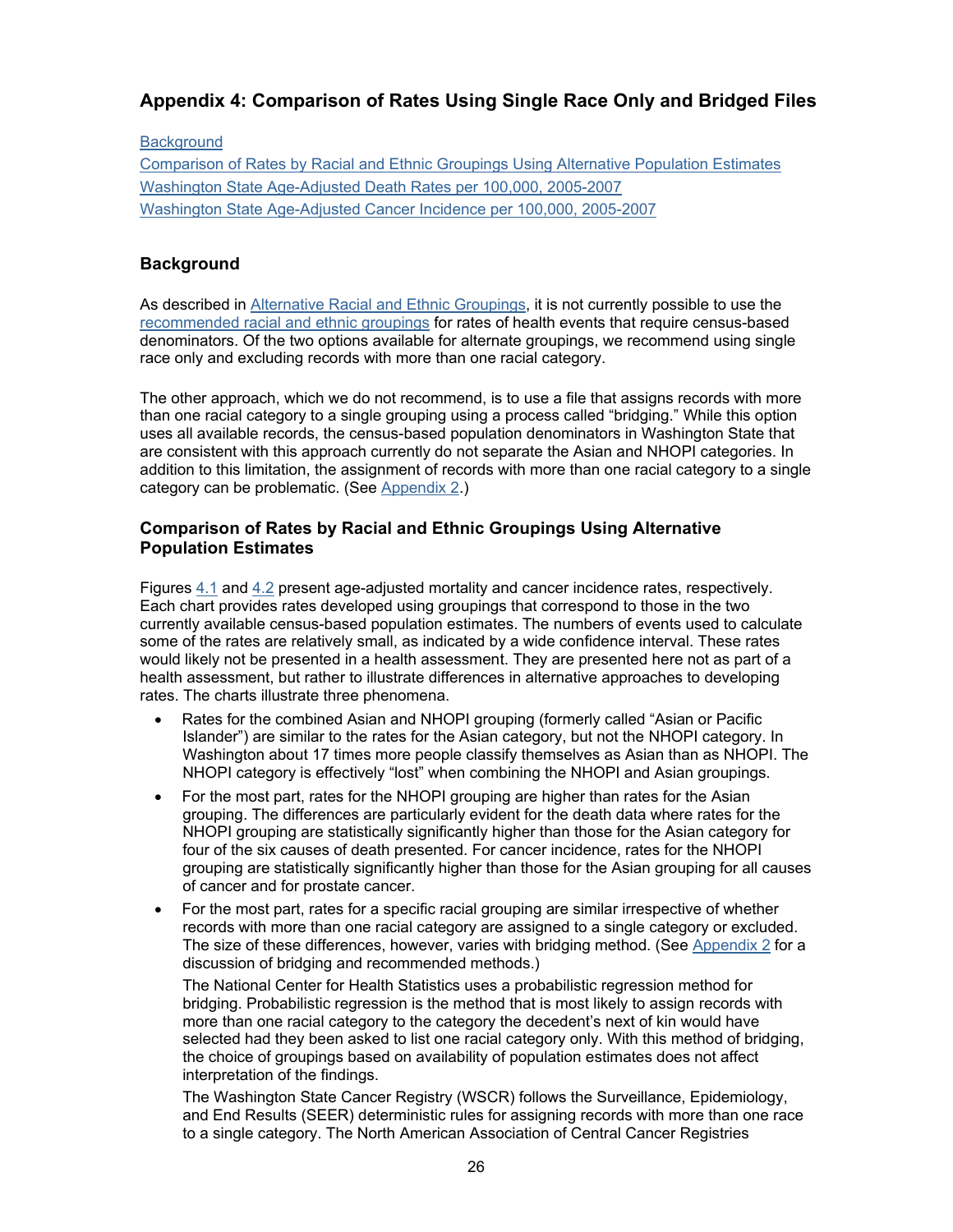supports these rules and the National Program of Cancer Registries (the primary funder of WSCR) requires their use. The SEER rules require assigning people who select white and another racial category to the non-white category. This rule likely over-assigns people to categories other than white, because some people reporting white and another category would classify themselves as white if they could select only one category.

In WSCR, the bridging rules likely have the largest impact on rates for the American Indian or Alaska Native (AIAN) grouping. As shown in [Appendix 2, Table 2.2](#page-20-0), only about onequarter of Washington adults who report both AIAN and white racial categories, select AIAN when asked "Which of these groups would you say best represents your race?" Nonetheless, WSCR assigns all of the records with AIAN and white racial groupings to AIAN, likely representing over-assignment to that grouping.

On the charts in Figure [4.2,](#page-28-3) rates for the AIAN only category are smaller than those for the AIAN category when records with more than one race are assigned to a single category. Most of these differences do not appear to be substantive, but can, nevertheless, affect the interpretation of the findings. For example, when assigning records with more than one race to a single category, the AIAN age-adjusted rates for all cancer types combined and for lung cancer are statistically significantly higher than the rates for the white category; when excluding records with more than one racial grouping, rates for the AIAN and white two groupings are similar. For the other four types of cancer presented, the interpretations are the same irrespective of whether records with more than one race are assigned to a single category or excluded.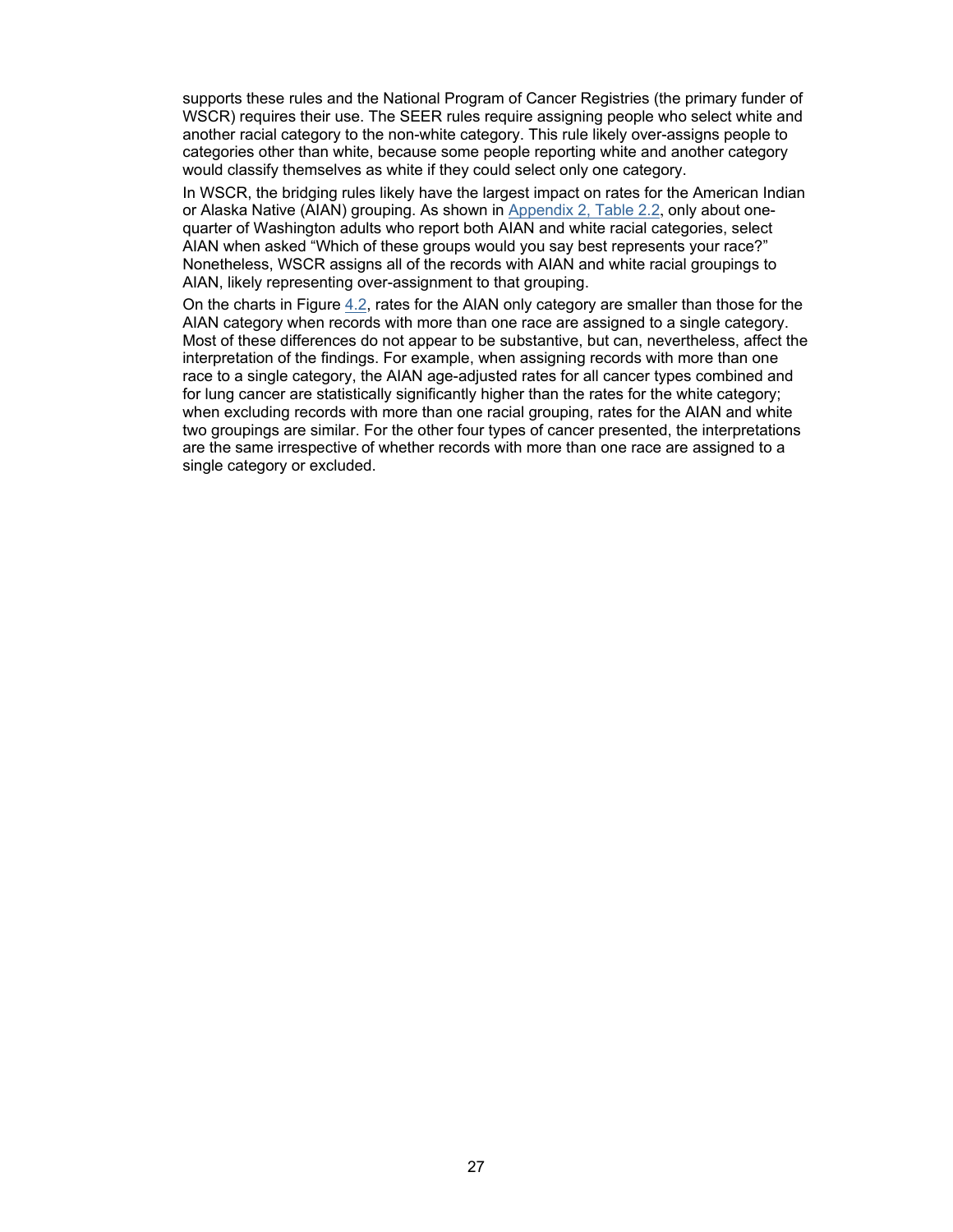#### **Figure 4.1. Washington State Age-Adjusted Death Rates per 100,000, 2005-2007**

<span id="page-27-0"></span>

**Neoplasms**













White Only **White** 

Black Only Black

NHOPI Only Asian Only API

AIAN Only AIAN

0 100 200 300 400

Age-adjusted death rate per 100,000



- Data retrieved from CHAT, March 2010
- Rates are for non-Hispanics only and are age-adjusted to the 2000 U.S. standard population. using the 10-year age groups of the National Center for Health Statistics.
- Light bars ("only") include records with one reported racial category; dark bars include records with one reported category and those with two or more categories assigned to a single category using the probabilistic method of the National Center for Health Statistics. (See [Appendix 2, Bridging Methods](#page-20-1) and [Recommendations](#page-22-0))
- AIAN: American Indian or Alaska Native; API: Asian or Pacific Islander; NHOPI: Native Hawaiian or other Pacific Islander